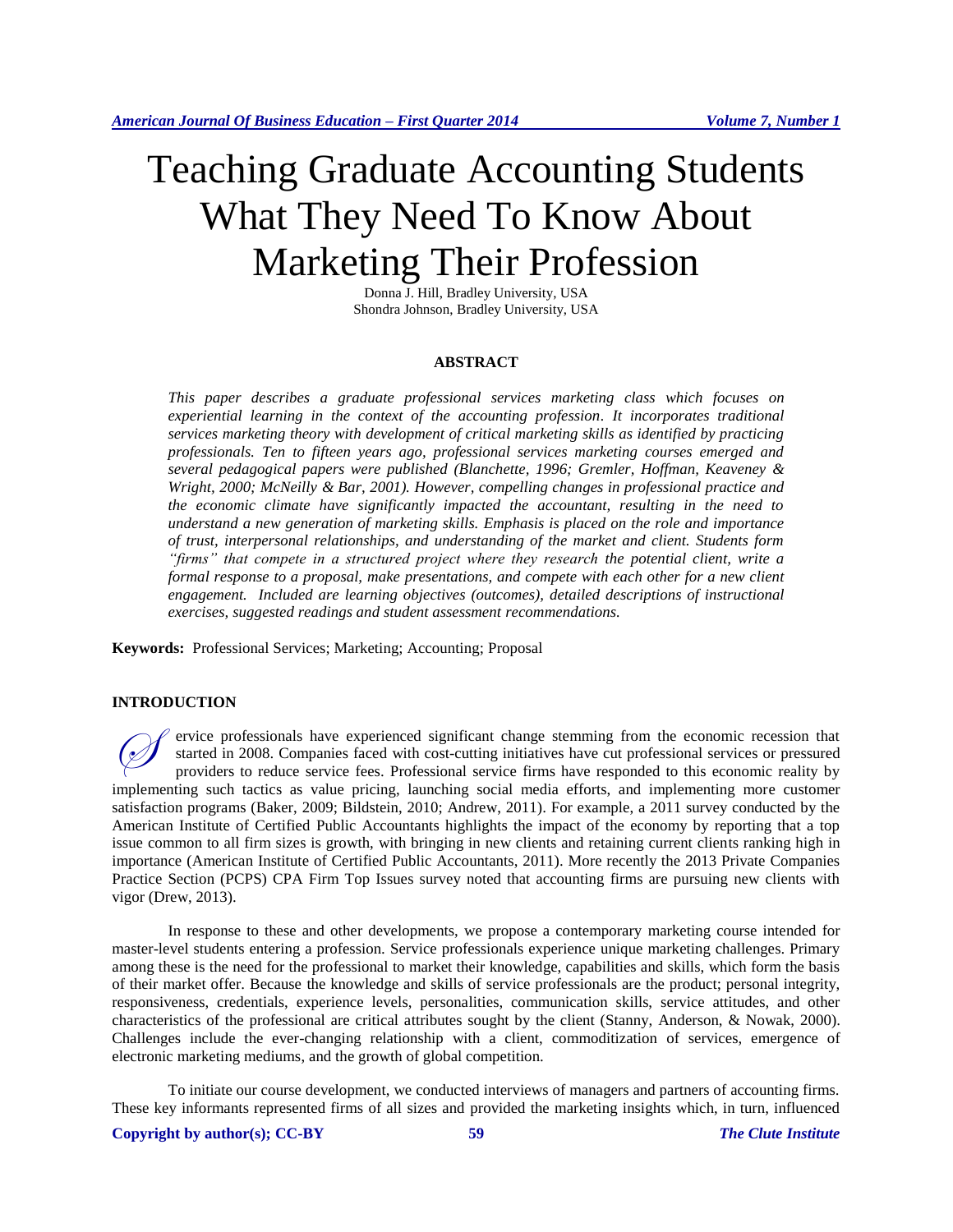the instructional design of the graduate course. In addition, these key informants highlighted the role of trust in the professional's relationship with clients. For instance, referral sources for new work often include attorneys, bankers, insurance agents and existing clients who already have a sense of trust. Attorneys are particularly lucrative referral sources (Drew, 2013). One informant asserted that when formal proposals are needed, it is important to demonstrate rather than assert and to illustrate rather than tell. According to one director interviewed, "Everything turns to marketing." Each professional commented how much they wish they could have taken a services marketing course to propel their career.

| <b>Interview Topics</b>                                  | (Bach crement necas to angli with the overall marketing strategy of the organization)<br><b>Marketing Insights</b>                                                                              | <b>Instructional Design</b>                                                                                                                                                       | <b>Learning Outcomes</b>                                                                                                                                                                                      |
|----------------------------------------------------------|-------------------------------------------------------------------------------------------------------------------------------------------------------------------------------------------------|-----------------------------------------------------------------------------------------------------------------------------------------------------------------------------------|---------------------------------------------------------------------------------------------------------------------------------------------------------------------------------------------------------------|
| Personal success<br>within a service<br>firm             | • What it means to be a<br>professional<br>Taking charge of career<br>$\bullet$<br>Personal plan for professional<br>development<br>Importance of trust,<br>independence and self<br>confidence | • Read published articles<br>regarding professionalism<br>(Stage One)<br>• Observe and analyze service<br>scape of a professional<br>environment (Stage Two)                      | • Identify expectations of clients<br>and a firm's owners<br>• Show ability to work with a<br>team of service professionals                                                                                   |
| Influences<br>leading to<br>requests for new<br>services | Professional associations<br>Firm name/brand<br>Nonprofit affiliations<br>Community organizations<br>Chamber of commerce<br>Volunteer activities                                                | • Personal marketing plan<br>(Stage Two)<br>• Evaluate professional service<br>advertisements (Stage Two)<br>Scrutinize websites of service<br>$\bullet$<br>providers (Stage Two) | • Demonstrate ability to prepare<br>an appropriate personal plan<br>• Evaluate community<br>opportunities consistent with<br>personal interests<br>• Demonstrate understanding of<br>communication guidelines |
| Requests for new<br>services                             | • Solicitations<br>Mail / advertising<br>Word of mouth<br>Social media                                                                                                                          | • Qualification package (Stage<br>Two)                                                                                                                                            | • Form an example firm<br>• Design and structure their<br>firm's qualification package                                                                                                                        |
| Responding to a<br>request for<br>proposal (RFP)         | • Not if the industry is<br>unfamiliar,<br>• or if realization/profitability<br>will be low,<br>or if the financial health of the<br>potential client is low                                    | • New client evaluation<br>process (Stage Three)<br>• Determining fees (Stage<br>Three)<br>• Proposing new services<br>(Stage Four)                                               | • Research strengths and<br>weaknesses of a potential<br>client<br>• Complete background checks<br>of key persons<br>• Prepare and present proposal                                                           |
| Persuasive factors<br>for selection by a<br>new client   | • Responsiveness and thinking<br>proactively<br>• Industry insight and<br>understanding the client<br>Size of firm                                                                              | • Research the needs of an<br>organization (Stage Three)<br>• Apply technical<br>competencies (Stage Three)                                                                       | • Identify current issues facing a<br>potential client<br>• Pose investigative questions to<br>key client personnel                                                                                           |
| Client satisfaction                                      | • Challenge to get feedback<br>• Becoming a trusted business<br>advisor                                                                                                                         | • Examine examples of client<br>satisfaction surveys (Stage<br>Four)                                                                                                              | • Design client satisfaction<br>survey                                                                                                                                                                        |

| Table 1: Process of Developing the Course                                             |
|---------------------------------------------------------------------------------------|
| (Each element needs to alian with the overall marketing strategy of the organization) |

Table 1 shows the process of developing this course and includes topics discussed when meeting with industry representatives. As a result of their insights, experiential exercises were developed. We defined learning outcomes based on those exercises. Although for this paper we used an accounting firm example, this same process could be adapted to develop customized marketing instruction for other service professionals including attorneys, physicians, management consultants, engineers, architects and others requiring graduate degrees.

Using elements from Table 1, which describes the process of developing the course, we integrated the service marketing discipline and the public accounting setting. Figure 1 shows a conceptual framework for the four stages of the course when applying experiential learning. The first three stages consist of understanding marketing strategy, marketing tactics for growth, and responding to proposals. The fourth stage involves presentations of proposals, the acceptance process, and client satisfaction. This figure helped students conceptualize the course and navigate as it progressed.

#### **Copyright by author(s); CC-BY 60** *The Clute Institute*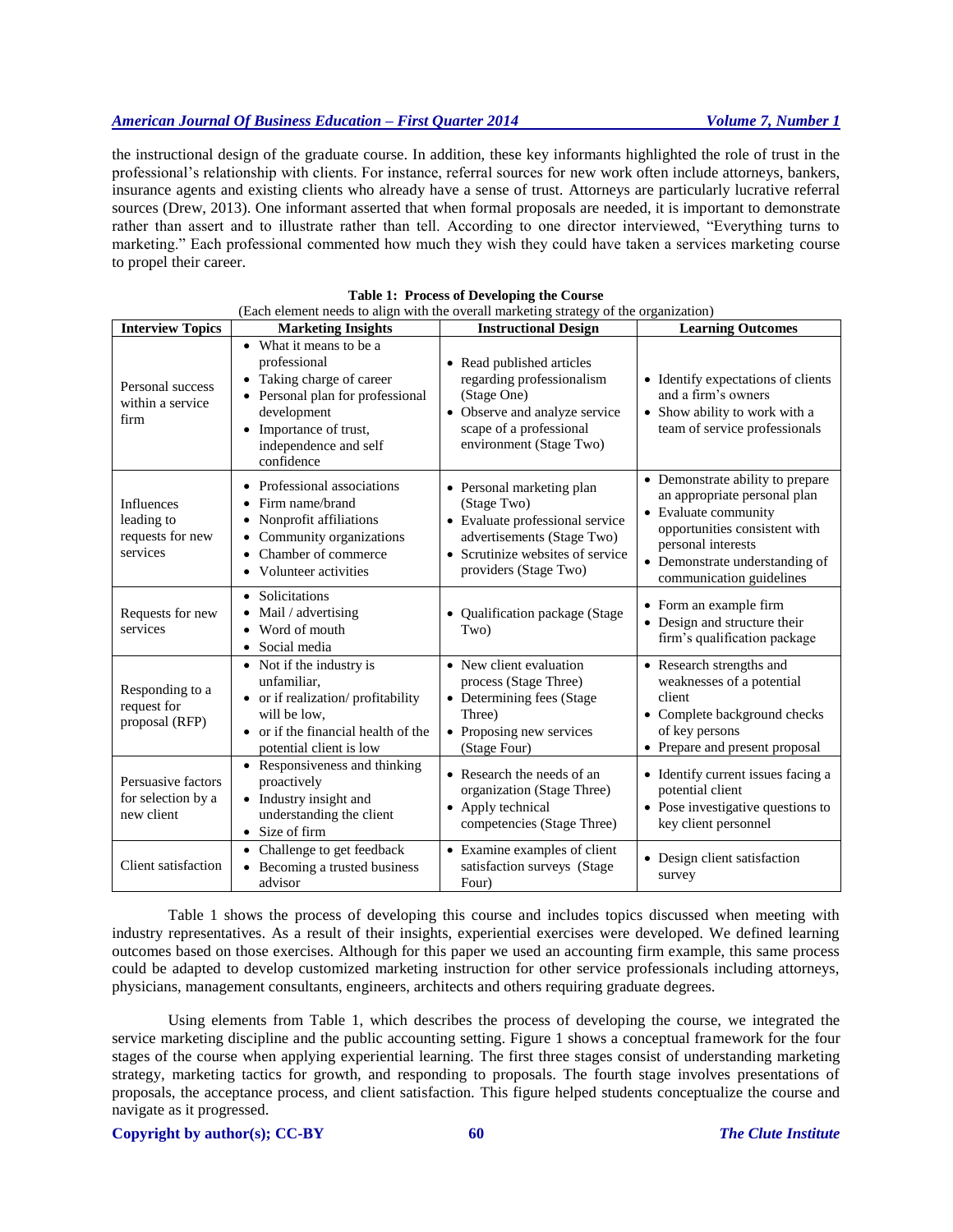

**Figure 1: Framework for Development of Experiential Learning**

**Copyright by author(s); CC-BY 61** *The Clute Institute*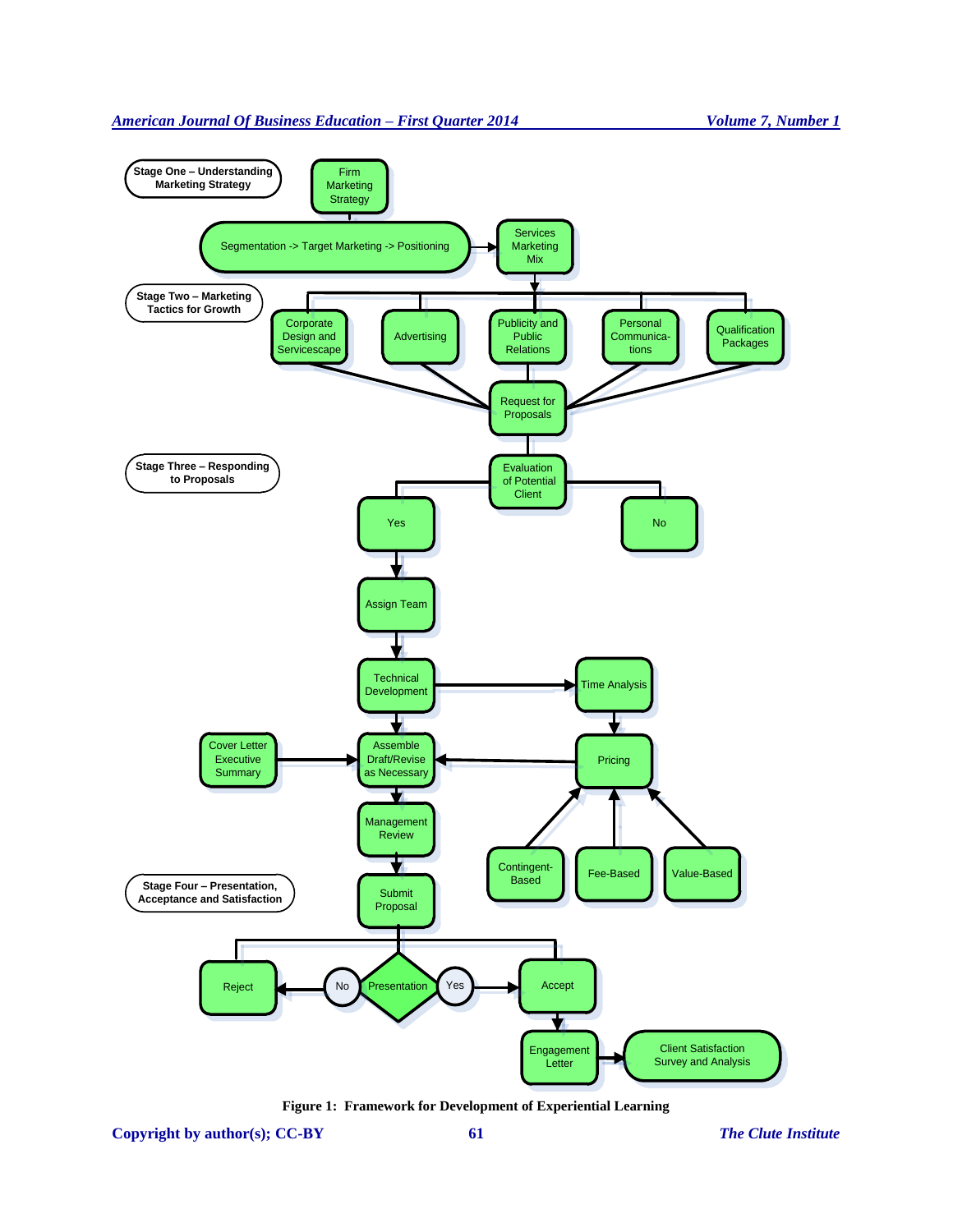#### **COURSE OUTLINE AND OVERVIEW**

The marketing function of most professional firms involves first developing an overall marketing strategy, which includes services to be offered, mission statement, market segmentation, targets served, positioning, and the firm's service marketing mix. It is important to show participants the basic business model of professional firms, while sharing the issues related to being a professional. This part of the course is Stage One. With this basic understanding participants can then appreciate the role of the services marketing mix: product, place, promotion or communication, price, people, physical evidence, and process. While some emphasis is placed on each element of the mix, more time should be spent on those elements most relevant to the professional service for which the course is designed. For accounting firms, communication mix is generally designed to illicit requests for proposals, representing Stage Two of the course. Once requests for proposals are received by the firm, a process begins that may lead to an engagement and firm growth. Responding to proposals involves technical, research, presentation and, importantly, interpersonal skills on behalf of the professional. Estimating fees is also a significant part of developing a proposal. This completes Stage Three of the course. The final and last stage, Stage Four, requires students to present their written proposals to a selection committee and provide any follow-up needed.

An example request for proposal (RFP) from the American Red Cross was used as a basis for the experiential approach adopted in our course. See Table 7 for the example we developed for the course. We chose the American Red Cross because information about the organization is readily available online and in press releases. The RFP represented a letter from the American Red Cross to the student-member accounting firm requesting a proposal. The background of the American Red Cross, along with a description of services needed from the accounting firm, contact names at the American Red Cross, a list of specific information requested and description of the evaluation process was included. An electronic copy of the RFP may be obtained by contacting one of the authors. Other RFPs could be developed or a local organization may provide an RFP. The subsequent sections provide greater detail for each stage of the course, along with examples of assignments and suggested readings.

#### **Stage One – Marketing Strategy**

#### *Professional Services Marketing*

The course opens with a discussion of what it is to be a professional and how becoming a professional will impact a person's career and life. The basic definition of a professional (for a good description see Gummesson, 1981) is presented and participants read the article "Once We Had Professionals" by Campbell (2002). This article discusses the view of the professional, including the professional's role as an expert, and the importance of trust, independence, and self-confidence. Material from Maister (1997) supports this discussion. Independence rules restrict the nature of services that may be provided to clients. This situation complicates the marketing process because certain advisory services are off limits, even if desired by the client.

A related issue is becoming a successful professional within one's firm. To be a professional one needs to approach his/her career with a mind toward life-long learning. All service professionals should develop expertise or their skills will become less valuable. Newly hired professionals need to persuade partners to give them the work that best develops their skill sets. Such persuasion works well when the new hire takes charge of his/her own career and demonstrates a good work ethic (Latta, 2004). "New hires" in an accounting firm need to position themselves as the go-to person. This translates into building idiosyncratic credit. The adoption of a personal marketing plan for professional development by the second year of employment is essential for career success (Zdunich, 2010).

This naturally leads into the nature and characteristics of services compared to goods as well as the role of professional services within the services marketing paradigm. A brief review of the characteristics of intangibility, perishability, inseparability, and variability and their impact on marketing a professional service are discussed and examples of their implications presented. These concepts re-appear throughout the course and should be thoroughly covered. Many exercises are available to convey these concepts (see Wisenblit, 1994; Gremler, Hoffman, Keaveney & Wright, 2000). A chapter or two from a services marketing text (Clow & Kurtz, 2004; Lovelock & Wirtz, 2011; Zeithaml, Bitner, & Gremler, 2009) could be assigned.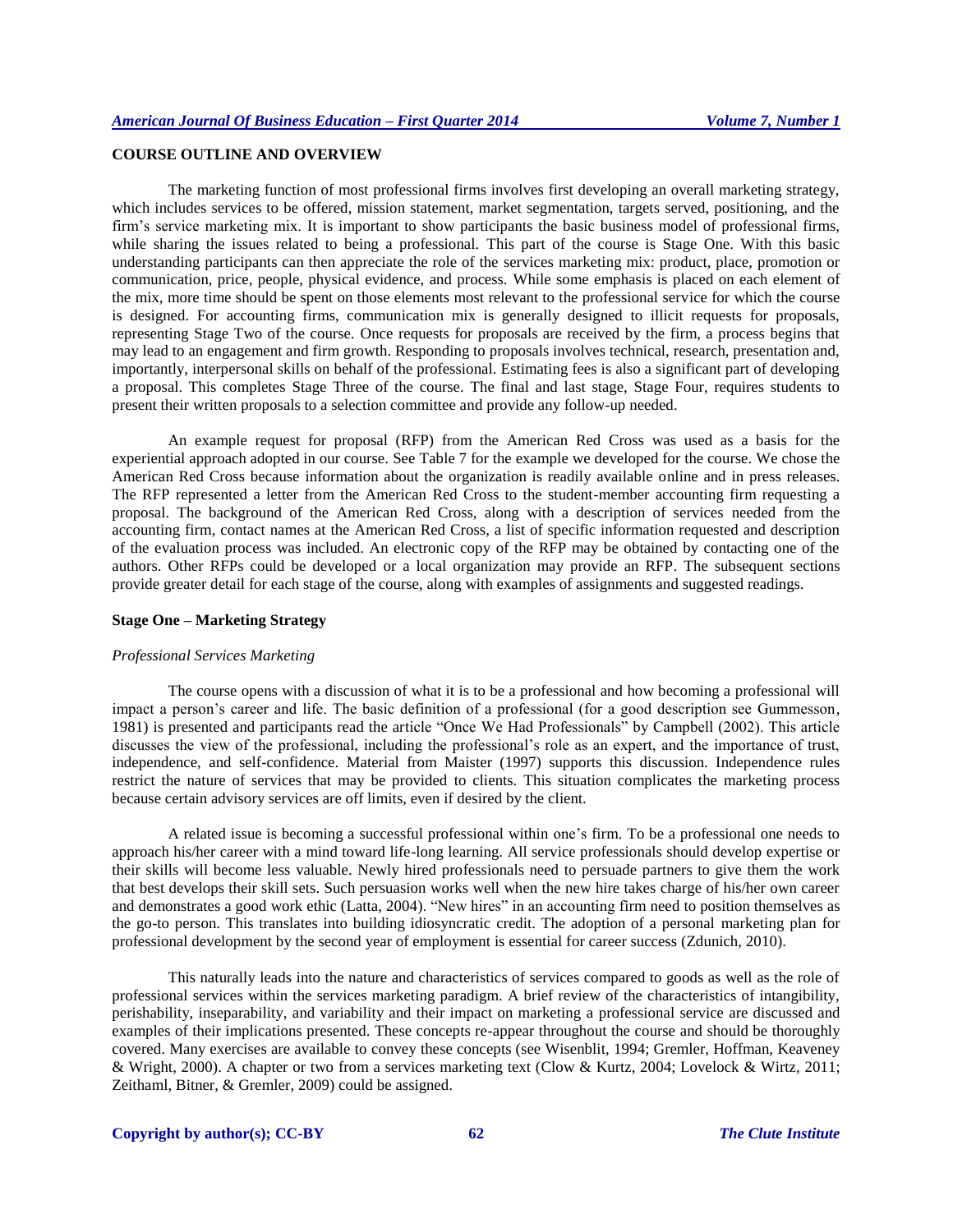#### *Marketing Strategy: Segmentation*, *Target Marketing, and Positioning*

Market segmentation represents the process of dividing the market into homogeneous groups of customers who respond similarly to a market offer. According to Kotler, Hayes and Bloom (2002), marketing strategy is the selection of target markets, the choice of positioning, and the marketing mix aimed at the chosen clients. While segmentation variables depend on the specific professional service; typical ones used in accounting include industry, countries of operation, readiness for consulting or auditing, company size, or specific emerging issues. It is important to analyze the specific needs of each market segment.

Selecting the appropriate target market or markets is frequently the most important decision a company makes in the strategic planning process; and should be made only after careful consideration of, among other things, firm resources and capabilities measured against sales, costs, and profits. Critically tied to growth and business development are nich services (Drew, 2013; Zenger, 2013). Many accounting graduate students have not been exposed to the various types of targeting options: mass marketing, focused (target) marketing, niche marketing, and micro marketing. Therefore, a good assignment is to require each participant to examine market coverage by finding and defending an exemplar of each targeting option in the professional arena. The course discussion leader may wish to share examples of professional service firms with a highly niched orientation, such as Kenneth Leventhal  $\&$ Co. (Real Estate), Oppenheimer & Co. Inc. (Investments) and Ernst & Young (Healthcare). Discussion can include which types of firm participants would feel comfortable working for both in the short and long term. Articles by Caragher (2008) and Lowry and Wrege (1996) present the role of niche marketing versus mass marketing.

An important concept in professional services marketing strategy is growth options (Andrew, 2001; Young, 2005). A firm that grows is better able to serve additional needs of existing clients, while attracting new clients with similar needs. Growth adds depth to expertise for an accounting firm. In addition, growth attracts and adds highly qualified professionals to the firm. It is important to note that the Sarbanes-Oxley Act of 2002 places limits on services that can be legally provided to public companies, which are also audit clients. In particular, auditors of public companies are prohibited from performing any accounting or bookkeeping services as it would threaten CPA independence. Consulting activities are also not allowed. Additional guidance regarding independence for nonpublic clients is provided in the AICPA *Code of Professional Conduct.* CPAs may assist a nonpublic client by providing research materials and recommendations so long as management functions are not performed.

An equally important concept in marketing strategy is competitive advantage and positioning. A firm's market position is the way the organization is perceived by the market relative to competing firms. For example, Grant Thornton International claims to provide, "a more personalized service and better value for money." Deloitte says "we understand the issues." PricewaterhouseCoopers represents itself as the "major international accounting and consulting firm." Participants can explore positioning by creating a positioning map for a group of firms in a specialized industry such as insurance. This emphasizes for the student the relationship of positioning to overall marketing strategy. For a good overview article on a strategic planning approach for an accounting firm see Shepherd (1997).

#### *Business Operations of a Service Firm*

Developing a solid proposal for profitable, new and recurring professional services requires an ability to understand the basic business model of an accounting firm. We suggest devoting a meeting or two to this topic early in the program. The core of this discussion involves the net amount of earnings for partners (i.e. distributable income to the partners). Participants should learn that accounting firms typically organize as partnerships. And as employees of an accounting firm, students are responsible for contributing to the net earnings for partners. This means that accounting professionals experience accountability for their time. In a service business, employees are the machinery of production. According to Latta (2004, p. 17), if professionals "are off-line or not as productive as possible your employer suffers the consequences."

Table 2, which should be shared with participants, shows how a typical accounting firm arrives at net earnings for partners. Revenues reduced by expenses yields net earnings. While many business organizations would call this result net income, an accounting firm recognizes that the result represents earnings available for partners.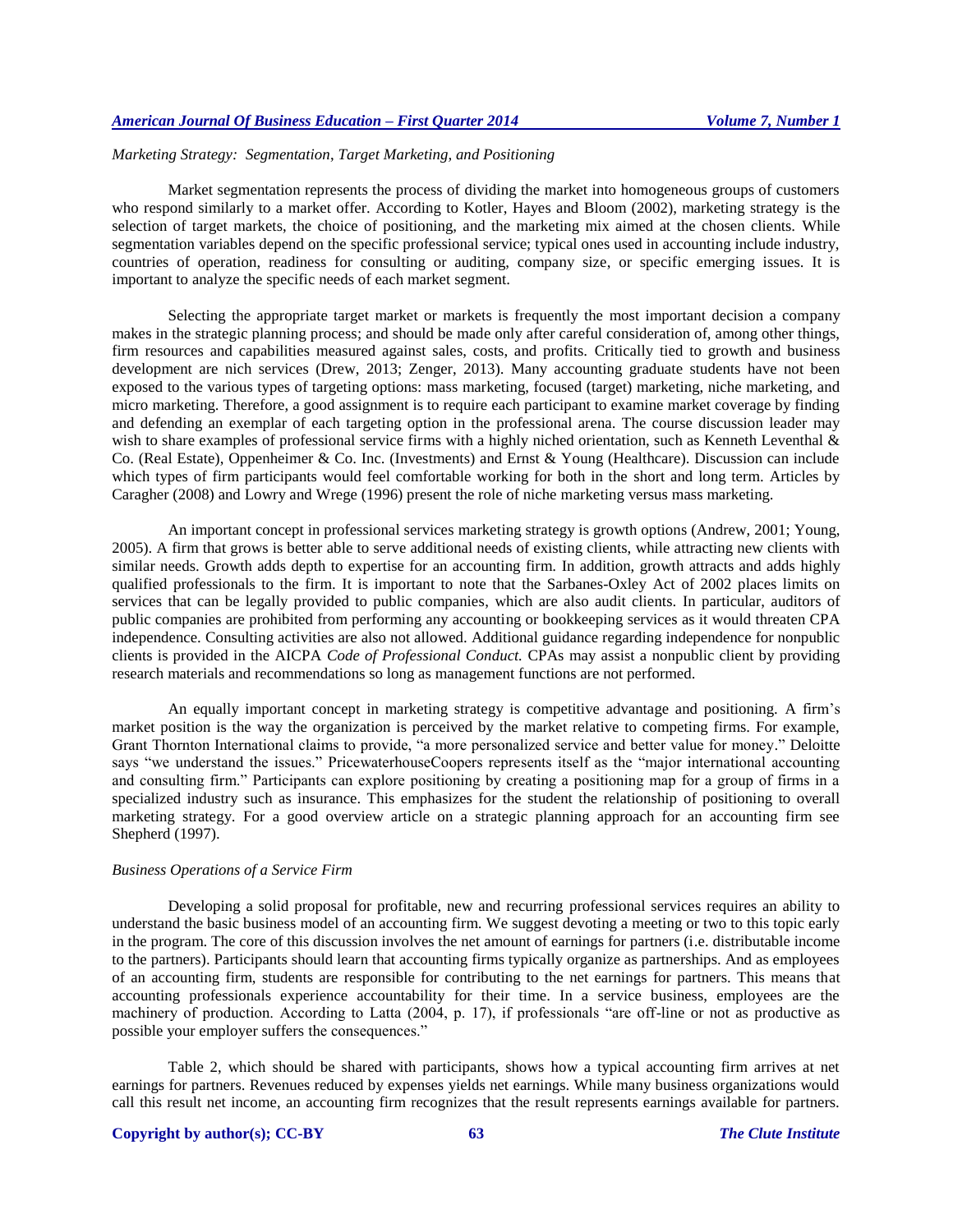Such wording reflects the need for new hires to be accountable for their time at work. According to Latta (2004, p. 66), "The art of time management is important to everyone, but as professionals the need to master it is in front of us all the time."

|                                     | (Amounts shown in thousands) |                        |                       |  |  |  |  |
|-------------------------------------|------------------------------|------------------------|-----------------------|--|--|--|--|
|                                     | <b>Small IL Firms</b>        | <b>Medium IL Firms</b> | <b>Large IL Firms</b> |  |  |  |  |
| Gross fees earned                   | 166,870                      | 601,825                | 2,300,864             |  |  |  |  |
| Net write-ups/downs                 | $-5,287$                     | $-14,532$              | $-321,507$            |  |  |  |  |
| Net revenue (fees)                  | 161,583                      | 587,293                | 1,979,357             |  |  |  |  |
| Other revenue                       | 527                          | 5,916                  | 12,036                |  |  |  |  |
| Total revenue                       | 162,110                      | 593,209                | 1,991,393             |  |  |  |  |
| Write downs as % of Gross           | $-3.2\%$                     | $-2.4%$                | $-14.0\%$             |  |  |  |  |
| Net client fees per FTE             | 116,390                      | 207,642                | 154,971               |  |  |  |  |
|                                     |                              |                        |                       |  |  |  |  |
| Professional salaries, excl. owners | 13,340                       | 86,100                 | 602,470               |  |  |  |  |
| Paraprofessional salaries           | 13,718                       | 35,334                 | 63,905                |  |  |  |  |
| Other salaries, excl. partners      | 4.371                        | 19.508                 | 68,765                |  |  |  |  |
| Retirement plan costs, excl. owners | 809                          | 4,676                  | 28,265                |  |  |  |  |
| EE benefits, excl. owners           | 3,433                        | 7,684                  | 58,212                |  |  |  |  |
| Dues, library                       | 1,758                        | 6,305                  | 17,085                |  |  |  |  |
| Continuing professional education   | 903                          | 3,765                  | 6,510                 |  |  |  |  |
| Malpractice insurance               | 1,077                        | 4,114                  | 14,233                |  |  |  |  |
| Rent and other occupancy costs      | 12,959                       | 42,686                 | 115,019               |  |  |  |  |
| Computer and technology             | 5,443                        | 11,855                 | 35,439                |  |  |  |  |
| Promotion and marketing             | 1,679                        | 7,724                  | 31,053                |  |  |  |  |
| Payroll taxes                       | 5,048                        | 16,129                 | 79,836                |  |  |  |  |
| Phone and web connectivity          | 2,515                        | 6,319                  | 12,189                |  |  |  |  |
| Depreciation                        | 1,441                        | 8,401                  | 23,404                |  |  |  |  |
| Other expenses                      | 17,449                       | 53,915                 | 167,261               |  |  |  |  |
| Total expenses                      | 85,942                       | 314,517                | 1,323,646             |  |  |  |  |
| Net remaining for owners            | 76,168                       | 278,691                | 667,747               |  |  |  |  |
|                                     |                              |                        |                       |  |  |  |  |
| Owner FTE                           | 1.07                         | 1.29                   | 3.31                  |  |  |  |  |
| Net revenue per owner               | 151,012                      | 456,784                | 598,410               |  |  |  |  |
| Income per owner                    | 71,090                       | 216,760                | 201,877               |  |  |  |  |
| Income per hour per owner           | 33.96                        | 87.87                  | 83.23                 |  |  |  |  |
|                                     |                              |                        |                       |  |  |  |  |
| Average realization                 | 47.1%                        | 47.4%                  | 33.7%                 |  |  |  |  |

| <b>Table 2: Net Remaining For Owners</b> |  |                                          |  |
|------------------------------------------|--|------------------------------------------|--|
|                                          |  | $\mathcal{L}$ , the set of $\mathcal{L}$ |  |

Source: PCPS/TSCPA 2008 National MAP Survey. http://www7.intellisurvey.com/run/map10home

To manage an accounting firm towards higher earnings, partners typically focus on five financial indicators. These indicators include utilization percentages, accounts receivable balances, amounts of unbilled work, realization percentages and working capital. Of these indicators, utilization (billable hours / total hours worked) and realization (revenues reduced by expenses / net revenues) are fundamental to a firm's financial health because they speak to productivity and then profitability. Utilization for medium-sized firms, for example, averages more than seventy percent. Increasing utilization happens when professionals work harder but not necessarily when they work more efficiently. Therefore, utilization yields short-term results.

Professionals may "eat" hours by not reporting them. For instance, when a firm negotiates a fixed fee, compared to an hourly fee, eating hours to achieve higher utilization is more attractive. This often creates unrealistic subsequent time budgets and is not appropriate because such short-term results cannot be repeated. Many firms have policies against eating hours, and violation may result in termination. Increases in realization, achieving a higher value on each hour worked, are greater accomplishments than increases in utilization.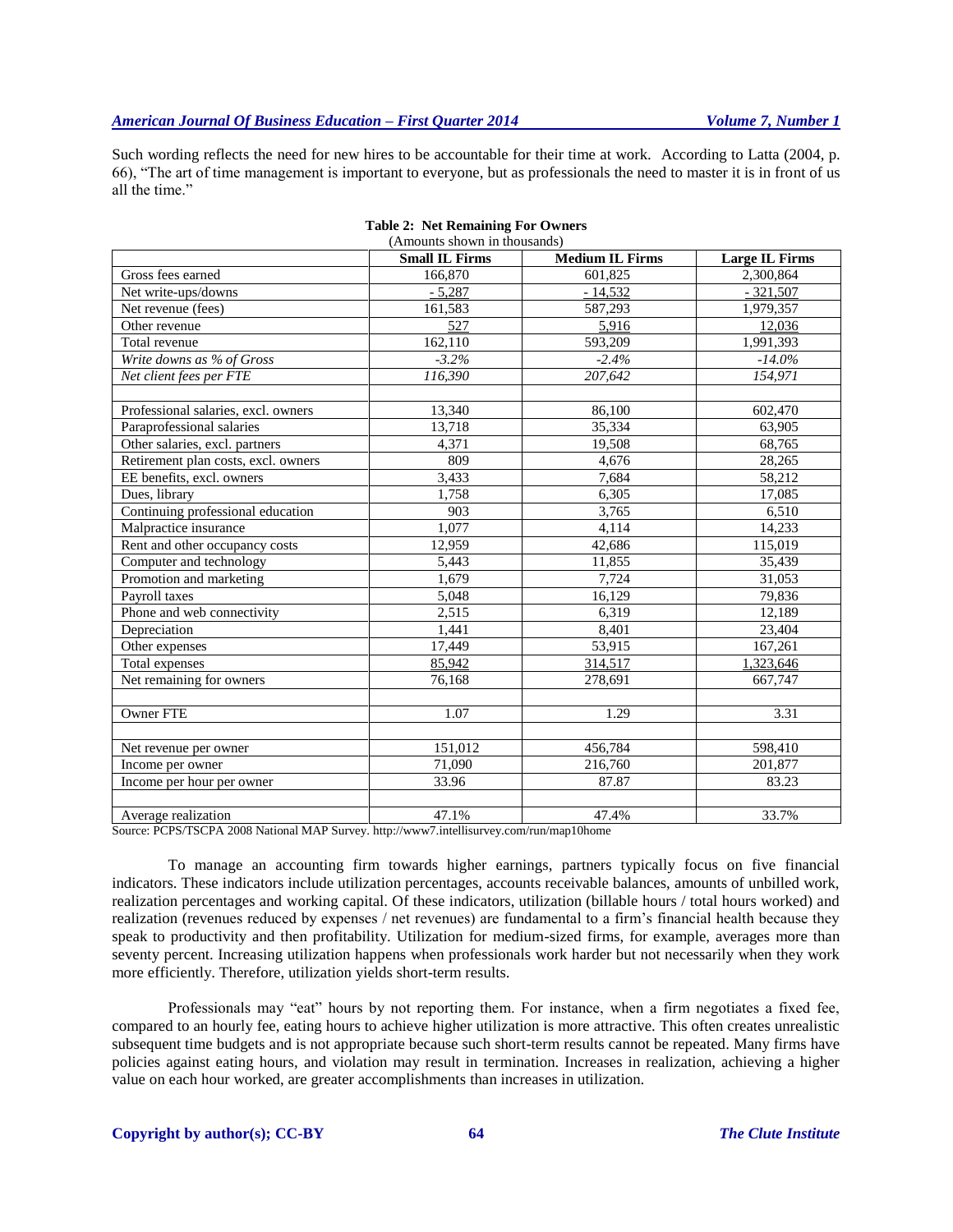Table 2 illustrates the difference in realization by firm size and highlights the reality that large firms are not always the most profitable per partner. A student with insight to these financial indicators may be more likely to achieve long-term professional success. In summary, learning the business model of the firm will help students become aware that their personal career goals must support their employers' financial goals.

#### **Stage Two – Marketing Tactics for Growth**

Stage Two focuses on the communication tactics most frequently and most effectively used to generate new clients and growth. According to Lovelock and Wirtz (2011), the service communication mix consists of the following channels: personal communications, advertising, sales promotion, publicity and public relations, instructional materials, and corporate design. Table 3 outlines these channels, along with marketing tactics most effective for professional services. Since referrals and image (i.e. brand reputation) are still the top ways clients identify providers of professional services (Schultz & Doerr, 2009), we focus on personal communications, advertising, corporate design and servicescape, public relations, and qualification packages, which are critical to generating client contact.

Before discussing specific tactics, start with a broad overview of the communication function as well as the tools most commonly used by professional service firms. Illustrate examples from advertising of the common guidelines for services promotion: 1) promising what is possible, 2) making the intangible tangible (address service intangibility), 3) reducing client risk perceptions, 4) managing service promises, and 5) recognizing the relationship between staff and clients (Mittal, 1999; Hill & Gandhi, 1992; Berry & Clark, 1986). Furthermore, these guidelines need to cross all elements of the marketing communication mix to create an integrated approach.

| <b>Personal</b><br><b>Communications</b>                                                                                                                                 | <b>Advertising</b>                                                          |                                                                                                   | <b>Public Relations</b><br>& Publicity                                                                                           |                                                                                                                                   | <b>Instructional</b><br><b>Materials</b>                                        | <b>Corporate Design</b>                                                                             |
|--------------------------------------------------------------------------------------------------------------------------------------------------------------------------|-----------------------------------------------------------------------------|---------------------------------------------------------------------------------------------------|----------------------------------------------------------------------------------------------------------------------------------|-----------------------------------------------------------------------------------------------------------------------------------|---------------------------------------------------------------------------------|-----------------------------------------------------------------------------------------------------|
| Selling<br>$\bullet$<br><b>Customer Service</b><br>Training<br>$\bullet$<br>Telemarketing<br>Word of mouth<br>Networking<br>٠                                            | <b>Broadcast</b><br>Print<br>Internet<br>Outdoor<br>Direct mail<br>Speeches |                                                                                                   | Press releases<br>$\bullet$<br>Client hospitality<br>Sponsorship<br>٠<br>Community<br>Involvement<br>Articles<br><b>Seminars</b> | $\bullet$<br>٠<br>٠<br>٠                                                                                                          | Web sites<br><b>Brochures</b><br>White papers<br>Podcasts<br><b>Newsletters</b> | Signage<br>$\bullet$<br>Interior décor<br>Equipment<br>$\bullet$<br>Stationery<br><b>Dress</b><br>٠ |
| Adapted from Lovelock and Wirtz (2011). Note a sixth element listed by Lovelock and Wirtz is Sales Promotion (Sampling, Coupon,<br>Rebates, Gifts, and Prize Promotions) |                                                                             |                                                                                                   |                                                                                                                                  |                                                                                                                                   |                                                                                 |                                                                                                     |
| <b>Most Effective</b>                                                                                                                                                    |                                                                             | <b>Somewhat Effective</b>                                                                         |                                                                                                                                  | <b>Least Effective</b>                                                                                                            |                                                                                 |                                                                                                     |
| Seminars (small-scale)<br>٠<br>٠<br>٠<br>Speeches at client industry meetings<br>٠<br>Proprietary research<br>٠<br>٠<br>Articles in client trade press                   |                                                                             | Community/civic activities<br>Networking with potential referral<br>sources<br><b>Newsletters</b> |                                                                                                                                  | Publicity<br>٠<br>$\bullet$<br>events<br>Seminars, ballroom scale<br>Direct mail<br><b>Brochures</b><br>Cold calls<br>Advertising | Sponsorship of cultural/sports                                                  |                                                                                                     |
| Non-Traditional and Effective Tactics*<br><b>Blogs</b><br>White papers<br>LinkedIn, Twitter, Webinars                                                                    |                                                                             |                                                                                                   |                                                                                                                                  | 1000                                                                                                                              | Video brochures                                                                 |                                                                                                     |

**Table 3: Communication Mix Types**

Adapted from Maister (1993). \* These tactics are new or have grown in importance since 1993.

#### *Corporate Design and Servicescape*

The servicescape or physical elements of the firm represents a good place to start discussion of the communication mix and is a part of what Lovelock and Wirtz (2011) refer to as corporate design. Ask participants to pretend that, due to an emergency, they use an unknown dentist. Participants often express apprehension about engaging that service provider. What clues would they rely on to make their decision? The transition can then be

#### **Copyright by author(s); CC-BY 65** *The Clute Institute*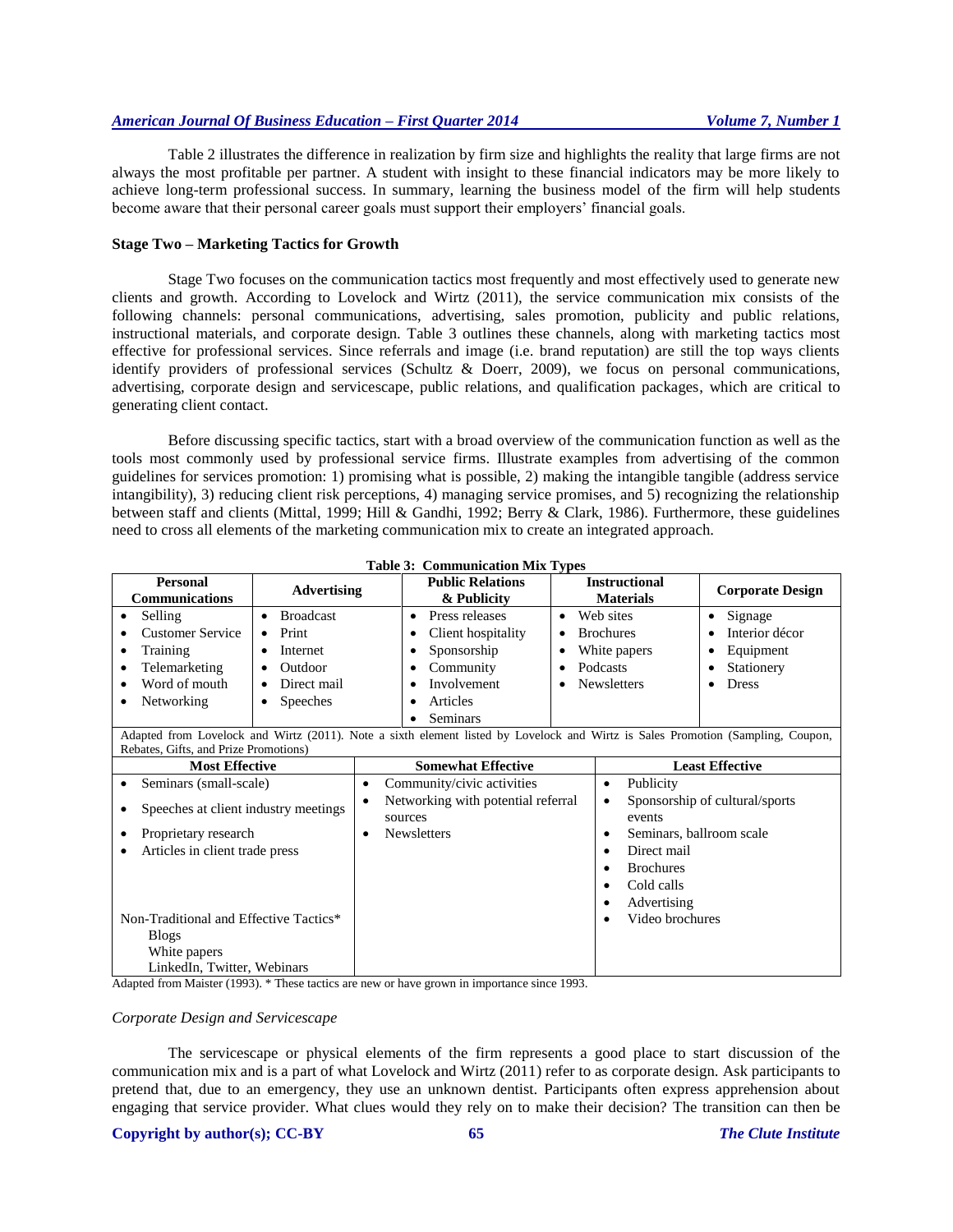quickly made to other professionals including an accounting firm. The role of professional dress and office location/atmosphere and its impression on potential clients should be emphasized. Accounting firms emphasize the importance of professional dress by requirement. Dress codes frequently address business casual attire, tattoos and body piercing, as well as a plan of action for violations. The Berry and Bendapudi (2003) article makes a great reading assignment about how the Mayo Clinic manages its servicescape and generates considerable additional discussion. Contact one of the authors for an example dress code or a servicescape assignment.

#### *Advertising*

Advertising is often the first contact point between service professionals and their clients and builds awareness, informs, persuades, and reminds. This topic warrants a minimum of two course sessions. Advertising approaches for professional services vary greatly depending on a number of factors including size of the firm, the targeted industries or segments, economic conditions, and growth objectives. Many small and midsize firms limit advertising activities to their Website and Yellow Pages. Larger firms typically expend a great deal on advertising as it is used extensively to build image, brand awareness and reputation. While advertising typically appears least effective when generating business, it plays a major role in projecting an appropriate image, promoting the brand promise, reminding clients about the service, and differentiating the professional service in the minds of clients. Although the field of social media marketing is changing quickly and the reader will want to check for more current material, three short articles from the *Journal of Accountancy* ("How to Leverage Social Networking," 2009; Pinkston, 2009; Bonner, 2009) provide discussion material using this medium.

Evaluating advertisements gives participants insights into how firms engage in advertising. Current print and video ads (see *Wall Street Journal*, *Business Week*, *Fortune*, and YouTube links or company websites) are easily identified. Additionally, webcasts and podcasts are becoming extensively used by larger firms. For example, Deloitte offers podcasts (www.deloitte.com) regarding provoking topics via iTunes. Communication guidelines as well as the target audience, the positioning and brand promise execution can all be assessed. Websites represent another medium of promotion. Firm websites should be coordinated in theme, content and brand promises with all other communications including advertising. Most accounting firms, such as KPMG, Ernst &Young, PricewaterhouseCoopers, include client testimonials on their websites. Client testimonials are an extraordinarily effective marketing strategy particularly if they are perceived as believable, include specific examples of how the client benefited from the service and highlight the service provider's discriminators (Garikes & Roch, 2008). Client testimonials and client lists help to effectively establish credibility and reputation for the firm. Readings covering aspects that make for effective accounting firm websites and the items commonly found in them should be assigned (Louwers, Pasewark, & Typpo, 1999; Stimpson, 2007). Contact one of the authors for an example web assignment.

#### *Publicity and Public Relations*

Public relation activities support and extend the advertising/website message and play a critical role in most professional practices; it may communicate a broad-based knowledge of a firm and its skills while building credibility. The primary strategy of public relations is to "give away" a portion of the professional's expertise (Drochlich 1995). In this manner the value of the firm's services and the expertise of the professional are demonstrated. Seminars, speeches at client industry meetings, proprietary research, and articles targeting prospective clients build personal recognition or awareness of the provider while enhancing trust. Additionally, most professional service firms become involved in community and professional organizations as well as sponsorships and social cause marketing. Chapter 11 of Maister (1993) could be assigned as reading to emphasize the importance of public relations in the life of the professional.

#### *Personal Communications*

Two critical elements of the personal communication tactics is personal business generation (selling) and other direct contact with clients. Most new clients originate from long-standing relationships with key management or board members and subsequent referrals; therefore participants need to appreciate the importance of personal communication. Whether playing a supporting or lead role, accountants must participate in three activities. 1) Contacting and obtaining additional revenue from existing and prospective clients through discussion and

#### **Copyright by author(s); CC-BY 66** *The Clute Institute*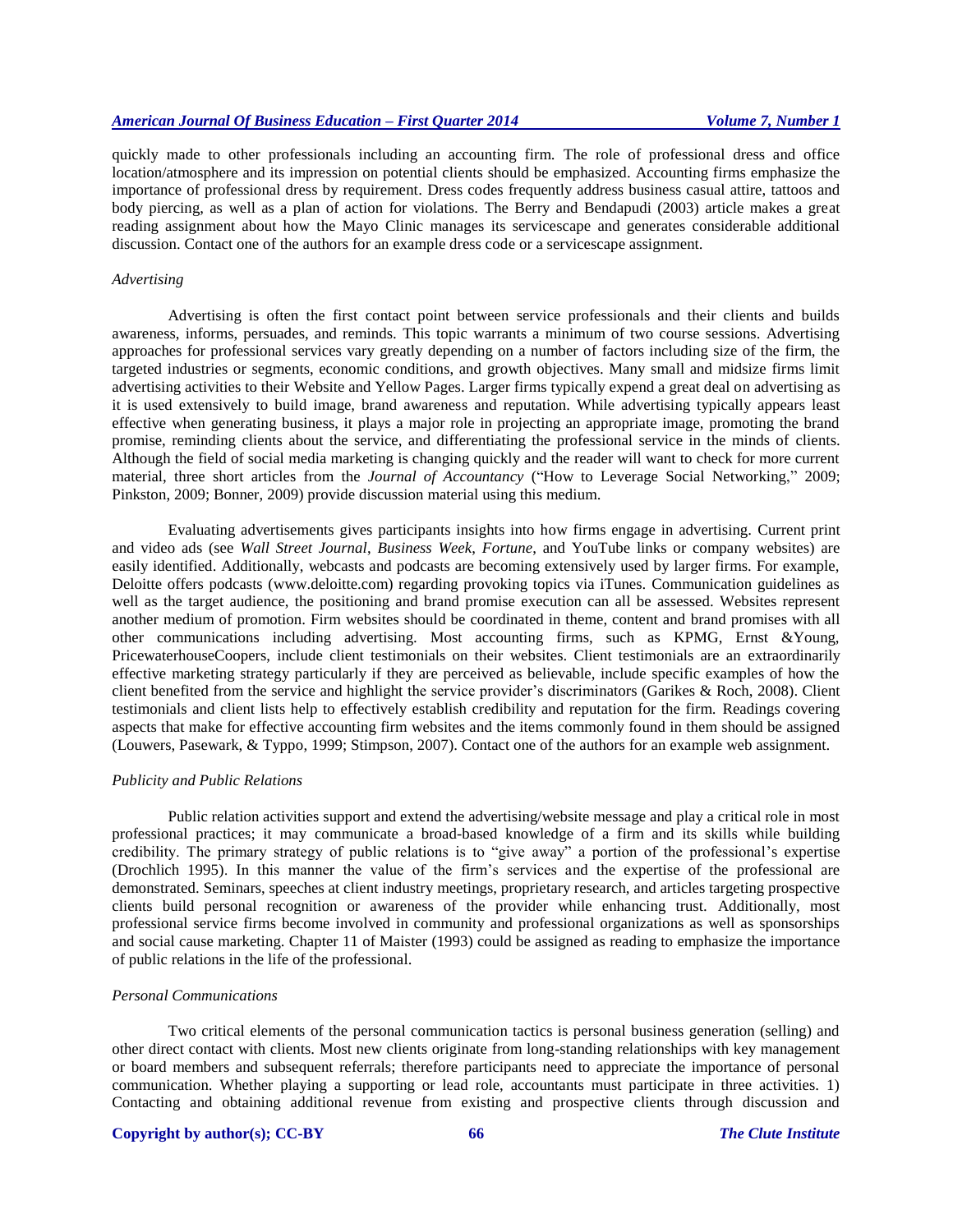identification of needs. 2) Retaining endangered revenue with clients who may be thinking of ending their relationship with the firm. 3) Obtaining referrals and leads from satisfied clients and targets of influence such as bankers and attorneys. This translates to "serving the heck out of the client you have" because every client relationship is endangered if they do not receive the best every day.

"Professional firms sell their services in any number of ways, but virtually all of them start with reputation" (Latta, 2009, p. 92). As a result of the problems Arthur Andersen experienced with a few clients (Enron, MCI and others), a stain tainted the reputation of the entire organization and ultimately destroyed it. Intangible services (i.e. forecasting or performing reviews) compared to tangible services (i.e. tax return) are even more reliant on reputation and trust. Reputation and personal marketing "is about participating in the life of the community, whether that community is a city, an industry, or simply a network of business associates. And it is about being known" (Latta, 2009, p. 94).

Conceptualizing, developing and implementing a personal marketing plan are critical to a successful accounting career. A personal marketing plan is a document that outlines external communication strategy, identifies objectives and activities for career development and positions one within the firm. Other elements of the personal marketing plan include community involvement, involvement with professional associations, speaking opportunities, and other activities to make one known within the firm. Differentiation and setting oneself apart is essential in a competitive marketplace. Suggested by and adapted from Young (2005) each student is required to prepare and present this document. This activity helps students realize they are not homogeneous employees. Internally, ways to become known and positioned within a firm include networking and volunteering to serve supporting roles such as developing group online materials, writing articles about clients and researching information for engagement proposals. Externally, for the young professional the importance of becoming active in the community and professional organizations is not always apparent. This assignment galvanizes a student's understanding of the expectations placed on accounting professionals.

By highlighting the importance of giving these networking activities high priority the new professional is in a better position to quickly leverage their career. The importance of matching the skills, interests and values with each of these should be emphasized to the student. A guest speaker with at least five years of professional services experience gives relevance to the importance of both components. Students should have prepared their personal marketing plan before the guest speaker visits. See Table 4 for the student's assignment regarding a personal marketing plan. The directions require a personal mission statement and determination of goals. The directions also require the participant to identify what makes the participant unique from other accounting professionals and develop marketing tactics.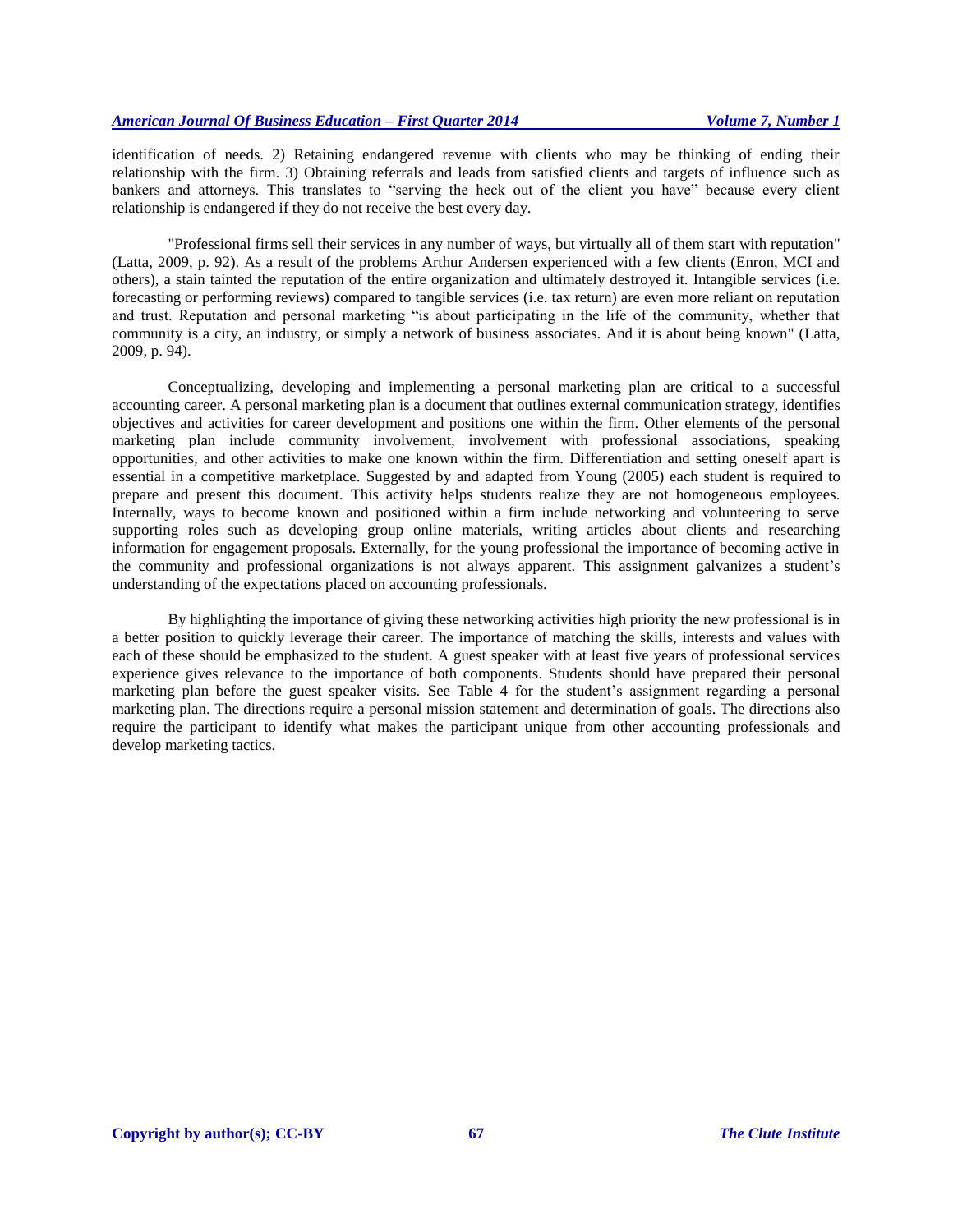#### **Table 4: Personal Marketing Plan**

Personal marketing is about how to become recognized as an expert in your chosen area. In turn, your reputation and knowledge will convince clients and directors to seek you out when they are in need of your services. This document should include your career objective as well specific tactics to achieve those objectives.

#### **1. Your Mission statement or "Your Reason for Existence"**

- **2. Your Objectives and Goals.** Goals should be outlined in terms of short (1 to 3 years) and long term (4 to 7 years). The focus of the first 3 years or so is to get involved in your firm and get known. Longer term goals focus on being recognized as n expert in a specific area.
- **3. Target a Specific Audience.** Select one or two groups to target with your marketing efforts. Analyze the characteristics of your best prospects; other groups with similar qualities may be the best place to start. Characteristics might be industry, size, location, etc. Again, what you are interested in is who are they, where do they go to learn, what do they read, watch and listen to, what conferences do they attend, what activities are they involved in.
- **4. Differentiation.** What makes you unique? Setting yourself apart from other accounting professionals is essential in a crowded marketplace. Remember, clients choose services based on the benefits and value to their firm. Make sure you outline your strengths and weakness. You should focus on your strengths and plan how to mitigate or accommodate your weaknesses into your overall career. Possible points of differentiation are:
	- Education law degree, CPA, etc.
	- A specialist in a particular industry or service area.
	- Technical expertise.
	- Responsiveness and commitment to client.

### **5. Outline Your Marketing Tactics to Build on your strengths and mitigate your weaknesses.**

Remember Personal Marketing Tactics include but are not limited to the following:

| Speeches at client industry meetings       | Seminars      | <b>Newsletters</b>          |
|--------------------------------------------|---------------|-----------------------------|
| Speeches at client conferences             | Publicity     | <b>Blogs</b>                |
| Articles in client-oriented (trade) press  | White Papers  | Personal Selling            |
| Networking with potential referral sources | Firm Web Site | LinkedIn and Twitter        |
| Community/civic activities                 |               | <b>Proprietary Research</b> |

This section is your plan for what tactics you are most interested in developing and utilizing for yourself in the next few years (which ones are most likely to help you reach your goals). Be as specific as possible. Other tactics may not be appropriate for the near term but you could envision yourself becoming involved in these as you develop further in your career. Put these down so that you can be thinking and planning how to execute your long term goals.

#### *Qualification Packages*

The qualification package, key to winning new clients (Taylor, 2008), is distributed to prospects and would be considered part of instructional materials. More than a brochure, a qualification package is a firm publication or booklet that is part of its broader integrated communication and business development program. It is distributed to prospective clients and includes such items as scope of services, key personnel bios and photos, firm mission statement, brand promise, value propositions, areas of specialization, notable clients in industries served, key differentiators and success stories. Key differentiators for accounting professionals include global strengths, the value of services, fee structure, accessibility of key accounting professionals and overall responsiveness. The purpose of the qualification package is to move a firm toward the next phase in acquiring new clients, the RFP. Basically, the qualification package is a description of the firm in terms of professional qualifications. Professional service firms customize these packages to the prospective client, thereby delivering a message based on individual needs. Integration with the professional service firm's website communications is critical as to present a coherent and consistent message to prospective clients.

In our class each team is required to develop a qualification package for their firm. Table 5 contains additional information regarding a qualification package and can be used as an assignment. An effective package should draw on the marketing concepts presented in class as well as incorporate participants own personal marketing plans developed earlier in the course. Key informants provided examples of qualification packages, which typically exceeded 25 pages before appendices. Student groups prepared qualification packages of similar depth.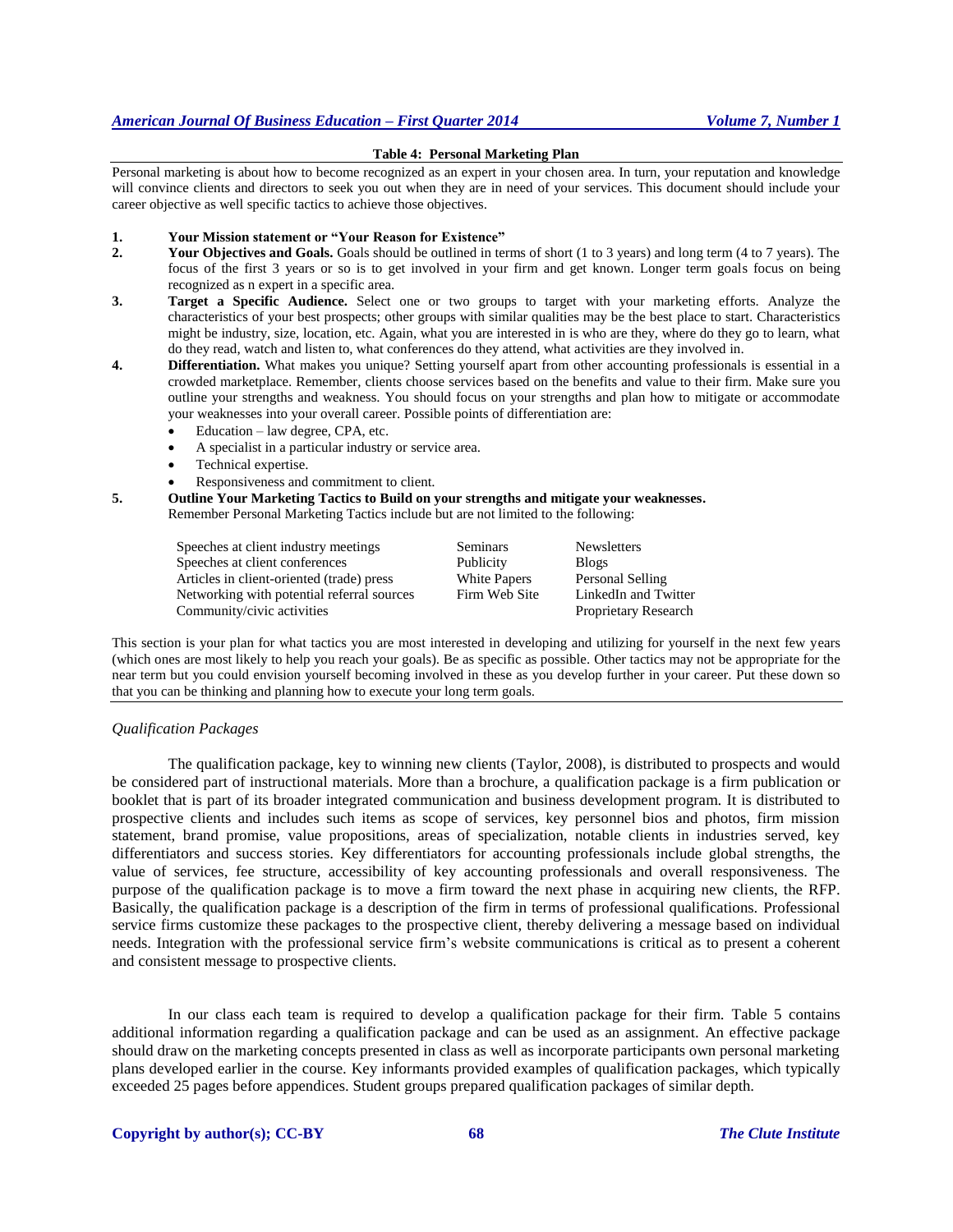Stages one and two focus on marketing concepts needed by public accounting professionals. The purpose of stage three is to apply these concepts. Participants will need to apply and exhibit technical accounting skills while sharpening and developing their interpersonal competencies. In short, the next stage serves as a platform to integrate marketing and accounting skills.

#### **Table 5: Qualification Package**

Each team should form an accounting firm and prepare a qualification packet. Qualification packages function as an introduction to potential clients and include basic information about the firm, such as areas of specialization, key clients, and other success stories. Its purpose is to move a firm toward the next phase in the bidding process, the Request for Proposal (RFP). The qualification package precedes the actual proposal.

While you are free to put together whatever you wish (in fact you should be creative), one study identified the following possible components:

Taylor, Ann "Qualifications that Break Away from the Pack: Essentials of Differentiation" White Paper, Society for Marketing Professional Services Foundation, (2008), p. 13.

| Component                      | <b>Included in Documents Reviewed</b> |
|--------------------------------|---------------------------------------|
| Scope of Services              | 90%                                   |
| Firm Overview                  | 87%                                   |
| <b>Contact Information</b>     | 80%                                   |
| <b>Case Studies</b>            | 78%                                   |
| Year of Founding/Incorporation | 77%                                   |
| Principals' Biographies        | 58%                                   |
| Number of Employees            | 57%                                   |
| Philosophy                     | 41%                                   |
| References                     | 41%                                   |
| Organizational Chart           | 36%                                   |
| Awards                         | 35%                                   |
| Principals' Photographs        | 33%                                   |
| <b>Mission Statement</b>       | 22%                                   |
| <b>Annual Revenue</b>          | 19%                                   |

Hints:

- 1. Make sure content is ordered logically as it is critical in determining readability and overall communication effectiveness.
- 2. Do not overwhelm the reader with details. Use bullet points, figures and facts to build details of the firm.
- 3. Use photography (especially of key personnel), illustrate with compelling stories and, where possible, validate claims with independent support. Remember the role of vivid information.
- 4. Differentiate your firm and reinforce your branding (mission, branding, positioning, value proposition and overall strategic marketing philosophy) using the tools we have been learning in class. Your bios can be based on your personnel marketing plans.
- 5. Qualification packages should also convey the same reasoning the firm intends to use when it pitches itself to the prospective client after making the RFP list. Consistency throughout the selection process is critical to maintaining a clear message and reassures the client that the firm is qualified for the task.

#### **Stage Three – Responding to Proposals**

#### *Presentation and Interpersonal Skills*

Depending on the strength of a referral, new clients may not require a proposal. Regardless of the need for a proposal, the accounting professional must understand the decision maker(s), recognize criteria for firm selection and demonstrate an understanding of the potential client's business. Critical factors used by a client to select an accounting firm include personal integrity of the accounting professional, technical and industry expertise, size of the firm, recommendations by other trusted professionals, and the commitment to return phone calls (Stanny, Anderson, & Nowak, 2000).

#### **Copyright by author(s); CC-BY 69** *The Clute Institute*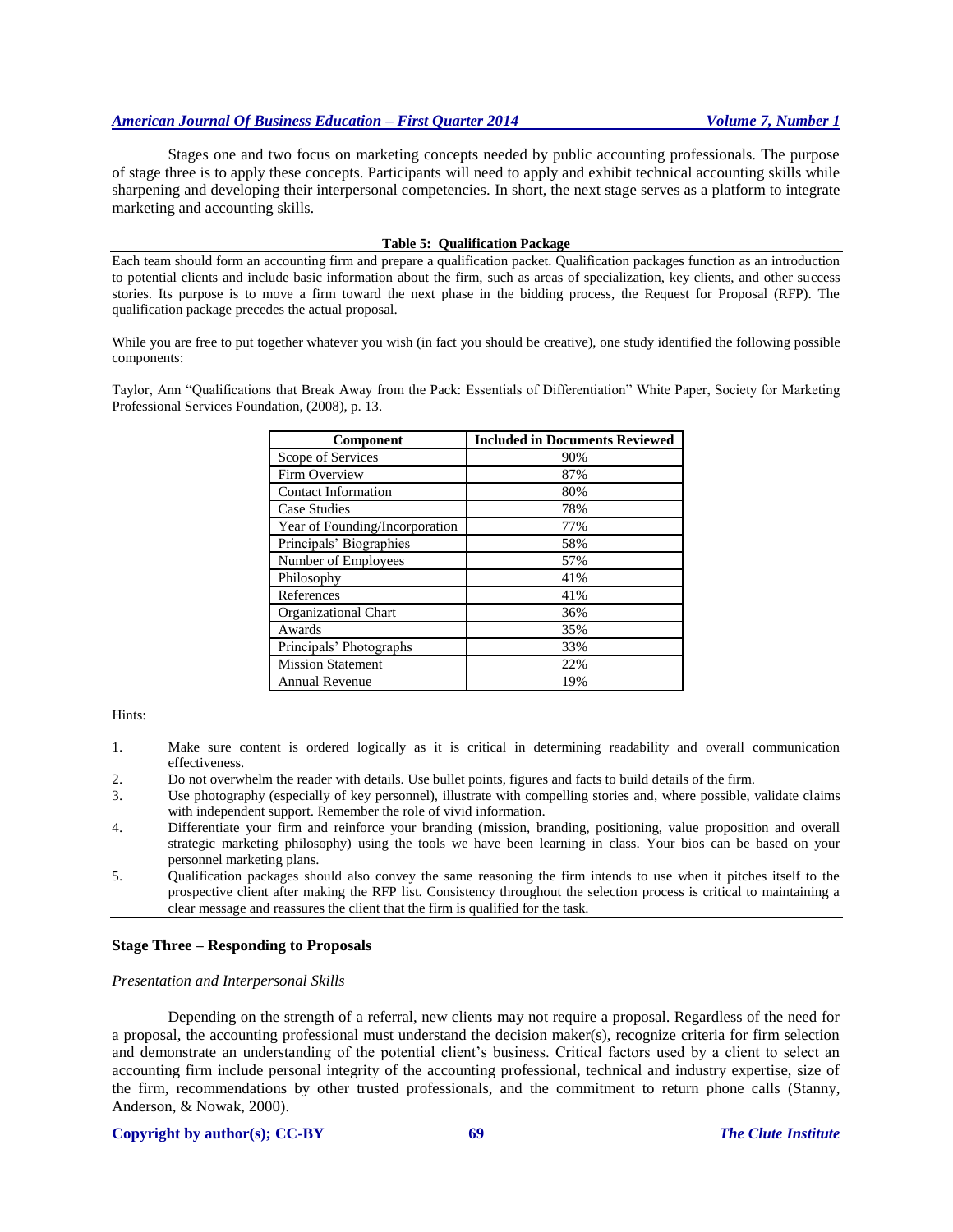## Prepared by Date form completed Information about potential client: Name Location (city, state) Owners or key management personnel Attorney Financial condition: <u>Strong Strong Moderate</u> Moderate Moderate Weak Requested services (check all that apply):<br>Audit Review Compilation Tax **Pension admin** Pension admin Atlantic Atlantic Atlantic Atlantic Atlantic Atlantic Atlantic Atlantic Atlantic Atlantic Atlantic Atlantic Atlantic Atlantic Atlantic Atlantic Atlantic Atlantic Atlantic Atlantic Atlantic Consulting **Bus valuation Bus valuation Payroll** Peer review Agreed-upon procedures Other (explain) Billing information: *Expected annual billings* Up to \$10,000  $\qquad \qquad \qquad$  \$10,000 to \$50,000  $\qquad \qquad \qquad$  Over \$50,000 *Expected realization* Less than 80% 80% to 90% 80% to 90% 90% 90% 90% to 100% Engagement risks: High Moderate Low 1. Independence problems or conflict of interest 2. Management integrity issues 3. Collection problems 4. Lack of professional expertise to perform engagement 5. Staffing commitment beyond our capabilities (busy season) Yes No 6. Are there disagreements with present accounting firm? 7. Is there anything about the engagement that subjects us to undue liability exposure, particularly to third parties, or causes us to be uncomfortable about being associated with the client? Other relevant matters: Engagement partner Lawrence and Lawrence and Lawrence and Lawrence and Lawrence and Lawrence and Lawrence and Lawrence and Lawrence and Lawrence and Lawrence and Lawrence and Lawrence and Lawrence and Lawrence and Lawrence

# **Table 6: Client Acceptance Form**

Understanding the potential client's business involves a review of its financial statements, an understanding of the industry in which it operates, identification of its service needs, assessment of management's integrity, evaluation of potential liabilities to third parties, and knowledge of its relationship with past and present accounting firms. An assignment separate from the RFP, to help participants learn these research skills, is available by contacting an author. For an example client acceptance form, see Table 6.

Concurring partner and the concurring partner and the concurring partner and the Date and ACCEPT / REJECT

To apply the concepts of the course, a request for proposal was prepared by the authors and was largely based on materials from the American Institute of Certified Public Accountants (AICPA, 2005). The AICPA suggests that RFPs contain background information about the organization requesting accounting services. In addition, a request letter needs to describe the desired services and list the key personnel at the requesting organization. The requesting organization typically explains the nature of the relationship with the prior accounting service provider and any other information relevant to proposing. In order for the requesting organization to make a well-informed decision, the organization needs to provide a detailed list of information requested from the proposing

#### **Copyright by author(s); CC-BY 70** *The Clute Institute*

*American Journal Of Business Education – First Quarter 2014 Volume 7, Number 1*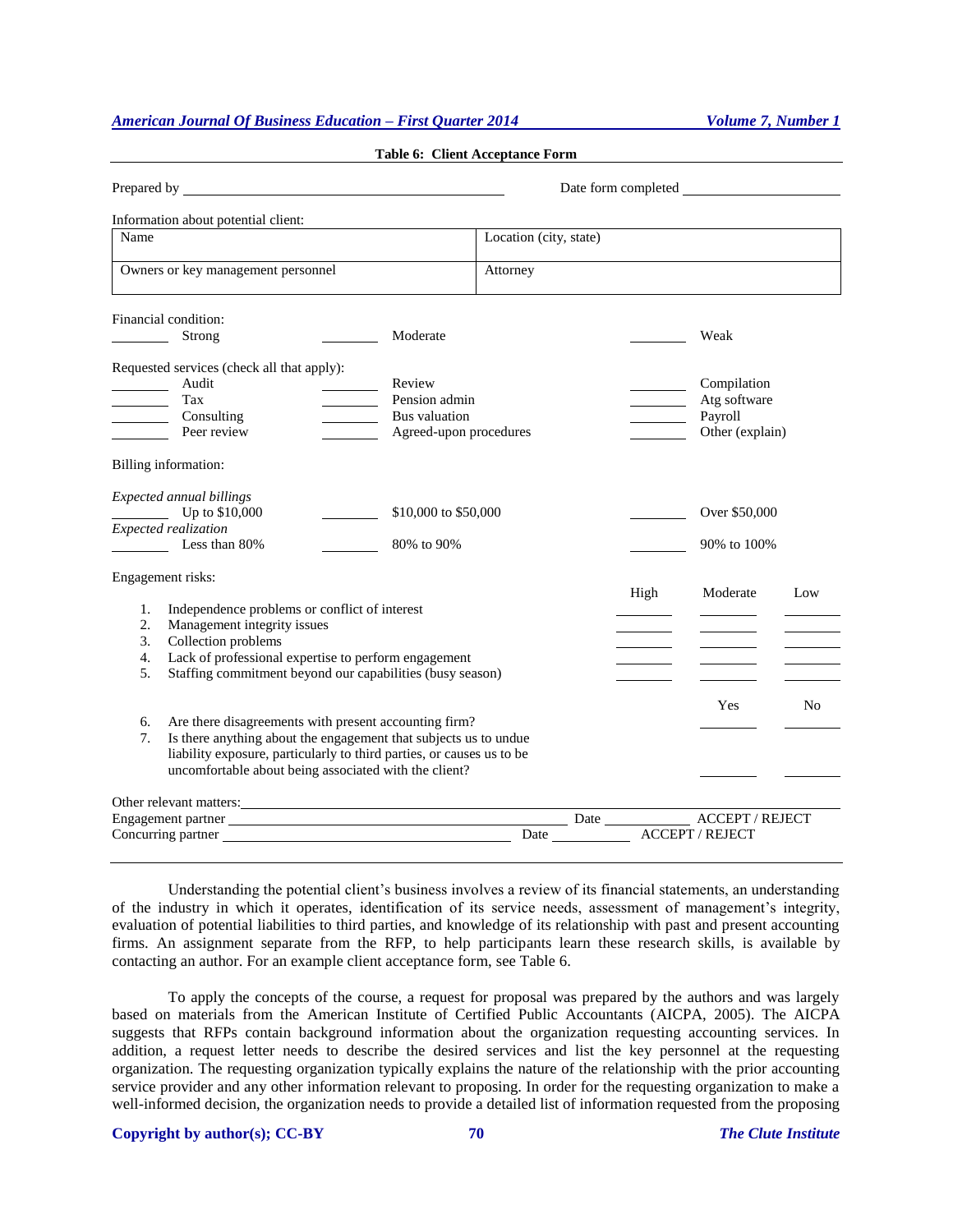firm. Furthermore, a RFP should describe how proposals will be evaluated. See Table 7 for an example RFP from the American Red Cross. Other RFPs could be developed. Importantly, Table 8 gives an overview of assignments used to help students develop their response to the proposal, as well as grading criteria.

Griffin (2009) lists seven elements of a strong proposal, and these can be presented to help participants with the written portion of the proposal. Exposure to the basics of personal selling and the importance of asking for the sale are also necessary for participants to write and present a winning proposal. Closing the deal demonstrates technical expertise and also the ability to quickly establish trust and share a client focus. Many accountants have difficulty with closing techniques because selling accounting services is unfamiliar to them (Wolosky, 2006).

#### *Estimating Fees*

Part of the process of responding to an RFP involves estimating fees for services. Table 2 reflects such fees in the first line item, gross fees earned. Fees represent the primary source of revenue for an accounting firm and are critical when determining the net amount remaining for owners. Estimating fees is a complex process for most accounting firms because it reflects the growth strategies of a firm. We asked participants to consider fee-based pricing, which is quantified using the number of hours needed to provide the service, compared to value-based pricing, which reflects the client's perceived worth of the service. Contingency fees are often excluded from consideration as they impair independence of an accounting firm. Participants need awareness that clients seek cost efficiencies in all areas of their organizations, including accounting fees (Reason, 2010).

#### **Table 7: Example Request for Proposal**

*Managing Partner CPA Firm Street Address City, State, Zip*

#### Dear Sir or Madam:

Our organization is accepting proposals from CPA firms to provide audit and tax services for our organization in the future. We invite your firm to submit a proposal to us by \_\_\_\_\_\_, for consideration. A description of our organization, the services needed, and other pertinent information follows:

#### **Background of the American National Red Cross**

The American National Red Cross (Organization) is a 501(c) (3) public charity headquartered in Washington, which relies upon the support of generous Americans to fulfill its mission. The Organization has national and international programs that are conducted by its headquarters, biomedical services, and chartered local chapters. Annual revenues exceed \$3 billion each year, and the Organization employs more than 23,000 people. In addition, approximately 1.4 million volunteers donate time for the Organization's causes. The Organization has a June 30 fiscal year end, with a requirement to file an audited financial statement with the bank by September 30 of each year. Because the Organization consists of its people, the audited financial statements will also be made available to the public through our website.

#### **Services to Be Performed**

Your proposal is expected to cover the following services:

- 1. Annual audit to be completed in compliance with the above filing requirement and meetings with Audit and Risk Management Committee and or Board of Directors, as necessary.
- 2. Tax filings for the Organization and related foundation.

#### **Key Personnel**

Following are key contacts for information you may seek in preparing your proposal…

Requests for additional information, visits to our sites, review of prior financial statements and tax returns, and/or appointments with the executive director or chief financial officer should be coordinated through our controller. You may reach him at the number listed above. Please return the completed proposal to my attention at the above address by .

#### **Copyright by author(s); CC-BY 71** *The Clute Institute*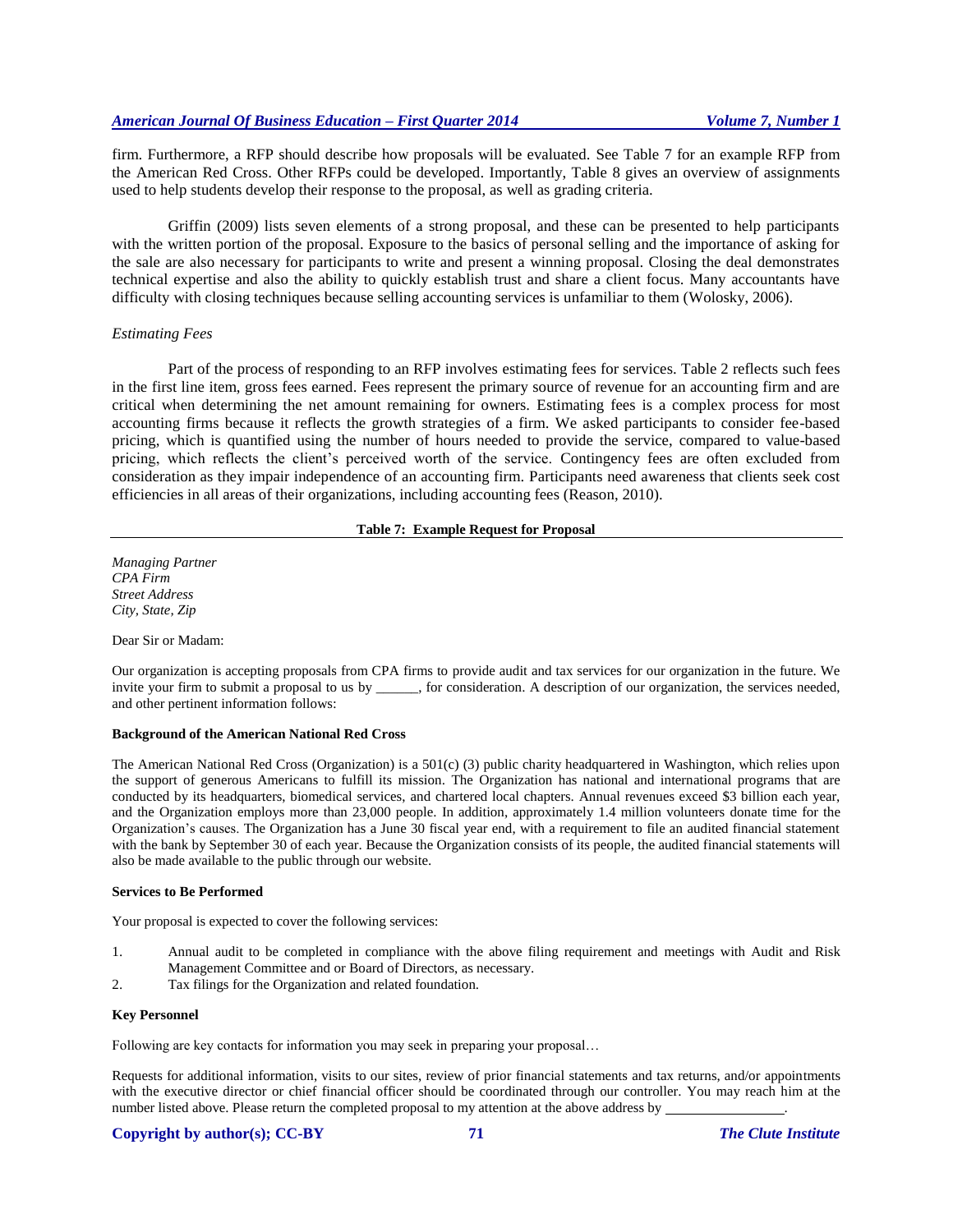**Table 7 cont.**

#### **Most Recent Financial Statements and Form 990**

These items are available on our websit[e www.redcross.org.](http://www.redcross.org/)

#### **Relationship with Prior CPA Service Provider**

These services have been provided by KPMG, LLP. In preparing your proposal, be advised that management will give permission to contact prior auditors. The decision to change auditors is the result of a periodic review of the Organization's satisfaction with the services.

#### **Your Response to This Request for Proposal**

Please provide the following information:

- 1. Briefly describe your firm's structure, size and methods of operations, including your firm's worldwide structure, capability and locations. Also describe how your firm's structure, size and methods would benefit our organization.
- 2. Detail your firm's experience in providing auditing and tax services to companies in the not-for-profit sector, as well as associations of a comparable size to the American National Red Cross.
- 3. Discuss the firm's independence with respect to the American National Red Cross.
- 4. Discuss commitments you will make to staff continuity, including your staff turnover experience in the last three years.
- 5. Identify the five largest clients your firm (or office) has lost in the past three years. Without violating client confidentiality, please indicate the reasons for such losses. Also discuss, in instances where loss of the client was due to an unresolved auditing or accounting matter, the process of attempting to resolve the issue(s).
- 6. Identify the partner, manager, and in-charge accountant who will be assigned to our job if you are successful in your bid, and provide biographies. Indicate any complaints against them that have been leveled by the state board of accountancy or other regulatory authority, if any. Indicate any corrective actions that have been taken by the firm with respect to these people.
- 7. Describe how your firm will approach the audit of the American National Red Cross, including the use of any association or affiliate member firm personnel and the areas that will receive primary emphasis. Also discuss the firm's use of technology in the audit. And finally, discuss the communication process used by the firm to discuss issues with management, the Audit and Risk Management Committee, and the Board of Directors.
- 8. Set forth your fee proposal for the 2010 audit, with whatever guarantees can be given regarding increases in future years. Provide your proposed fee for tax return preparation.
- 9. Furnish standard billing rates for classes of professional personnel for each of the last three years.
- 10. Provide the names and contact information for other, similarly sized clients of the partner and manager that will be assigned to our organization for reference purposes.
- 11. Describe how and why your firm is different from other firms being considered, and why our selection of your firm as our independent accountants is the best decision we could make.
- 12. Outline your proposed timetable for completing the fiscal 2010 engagement.
- 13. Broadly discuss any significant issues stemming from recent PCAOB or peer review audits of your firm's procedures, practices or policies.
- 14. Describe your firm's process to solicit feedback from the client as to firm performance.
- 15. Describe your views as to the important issues and risks that our organization will need to consider over the next three years and explain how your firm plans to address them.

#### **Evaluation of Proposals**

The American National Red Cross will evaluate proposals on a qualitative basis. This includes our review of the firm's peer review report and related materials, interviews with senior engagement personnel to be assigned to our organization, results of discussions with other clients, and the firm's completeness and timeliness in its response to us.

Please prepare a proposal to be presented on \_\_\_\_\_\_\_\_\_\_\_\_\_\_\_\_\_\_\_\_. We would also appreciate a response if you decline to submit a proposal.

Sincerely,

Chief Financial Officer

**Copyright by author(s); CC-BY 72** *The Clute Institute*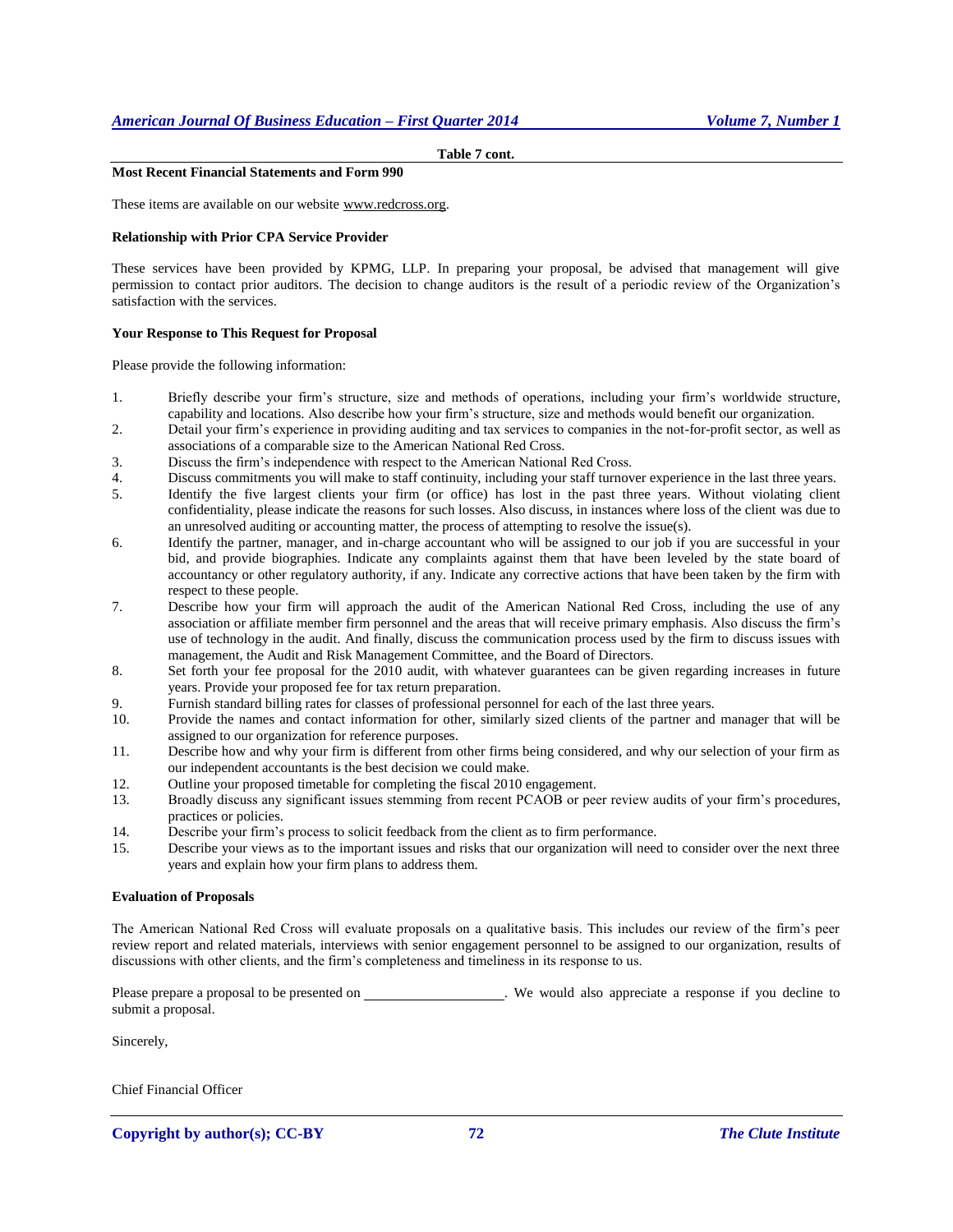#### **Table 8: Guidelines for a Customer-Focused Proposal**

#### PURPOSE

The purpose is to prepare a group presentation in response to a Request for Proposal (RFP). The RFP was issued to your firm by the American Red Cross (ARC).

#### CLIENT ACCEPTANCE FORM

The goal of this portion of the case is to discover the nature of the potential client. Start by using the Library Reference Guide to conduct research about the general background of ARC. Complete the Client Acceptance Form as a group. Then, expand your findings as a group to gain a more in-depth knowledge of how ARC functions. At a minimum, read through the three most recent sets of financial statements and corresponding notes. Dig deeper into other information available on ARC's website and other online sources. A minimum of six citations in addition to the ARC website are required to complete this portion of the case.

#### QUESTIONS FOR KEY PERSONNEL

According to the top of the second page of the RFP, you may contact the executive director or chief financial officer of ARC with questions and requests for additional information. As this is not feasible in a classroom setting, document your firm's questions in writing for submission. Include answers to your firm's questions to reflect the assumptions your firm will be making during its proposal. As these questions and answers reflect your firm's customer focus, this is a critical aspect of the case study. These questions should be an extension of the research conducted to complete the client evaluation.

#### WRITTEN PROPOSAL

Your firm is required to prepare a written proposal in response to the RFP issued by the American Red Cross on \_\_\_\_\_\_\_\_\_\_\_\_\_\_\_. The proposal should address each of the 15 response items described in the RFP. Responses to items 12 and 13 are not required due to the classroom setting of this case study. Items 12 and 13 are included to give an idea of what a complete RFP requires. Some items will require research to identify realistic information in the written proposal. Other items may require that assumptions be made. When possible, conduct research to include realistic information. Sources need to be cited throughout the written proposal.

In addition, see the grading criteria for the written proposal on a subsequent page of these directions. Please note that fees need to be addressed in the written proposal. The tax services requested by ARC are expected to require 1,200 professional hours to complete. Additionally, the audit services requested by ARC are expected to require 6,000 professional hours to complete.

An appropriate length for the proposal is between 15 and 25 pages. Appendices, if any, would be provided in addition to the 15 to 25 pages of content. A real-life proposal from Deloitte is available electronically in Sakai for your reference.

#### **PRESENTATION**

Your firm's presentation will be given to the Audit and Risk Management Committee of the American National Red Cross. Members of the Committee are listed below…

All three firms will compete against one another by giving their proposals during the final exam time, which is \_\_\_\_\_\_\_\_\_\_\_\_\_\_\_\_. See the attached RFP from the American Red Cross for details.

#### GRADING

In addition to the points possible for the client acceptance form, questions for key personnel, written proposal and presentation, the chosen firm earns \_\_ points. The runner up earns \_\_ points. The third place firm earns \_\_ points.

The four evaluative criteria used for the written proposal are described below. Note that the numbered questions below represent a guideline of minimum information to include. \_\_\_points may be earned by addressing each of the evaluative criteria.

#### A. Is it compliant?

- 1. Does the proposal, as represented by headings and subheadings follow all customer instructions?
- 2. Does the proposal represent all the customer's requirements regarding the offer?
- 3. Does it adhere to all customer instructions regarding page limitations, graphics, appearance, etc.?
- 4. Is the proposal free of spelling errors, excessive jargon and wordiness?
- 5. Are the visuals and or graphics appropriate and do they communicate their main message effectively?

#### **Copyright by author(s); CC-BY 73** *The Clute Institute*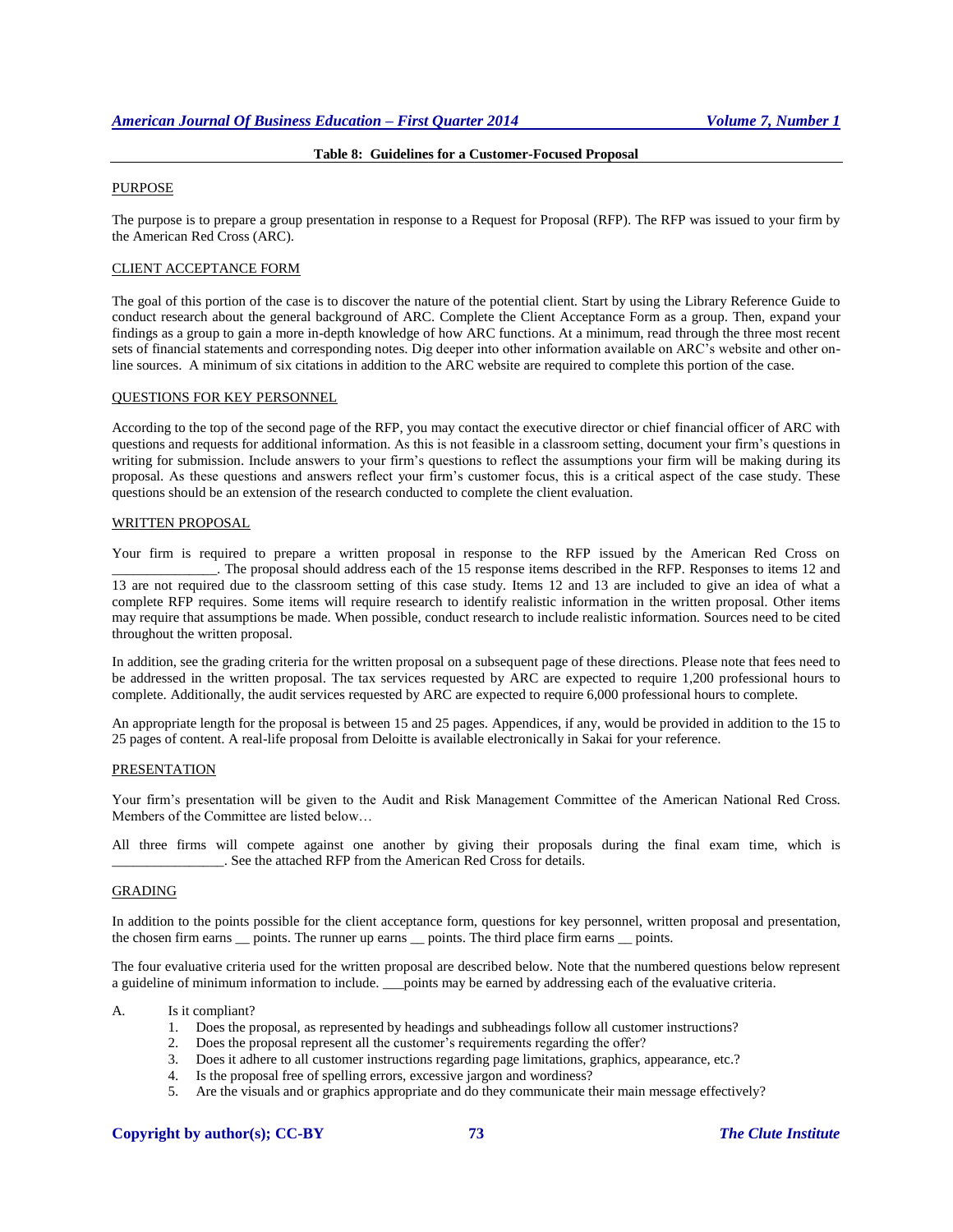#### **Table 8 cont.**

- B. Is it responsive (customer focused)?
	- 1. Does it address the customer's key issues, concerns, needs, and values in addition to the stated requirements?
	- 2. Does it demonstrate customer focus rather than self-focus? Does it regularly acknowledge the customer's concerns and mention the customer first wherever possible.
- C. Does the proposal sell throughout?
	- 1. Does the proposal supply a compelling value proposition or an essential piece of one?
	- 2. Does the proposal make use of a theme statement or statements which links features and benefits to a customer issue or goal?
	- 3. Does the proposal clearly differentiate from competition? Is the value of that differentiation obvious?
- D. Technical Quality
	- 1. Is the scope of work adequately understood by the firm and communicated well to the prospective client in the written proposal?
	- 2. Does the proposal include pricing, which takes into account the number of expected hours required to provide the requested services? Furthermore, is the pricing complete and realistic?

#### **Stage Four – Presentation, Acceptance and Satisfaction**

Stage Four of the course requires participants to present their written proposals to a selection committee, follow up on any open items and describe the process of client satisfaction assessment. The proposal itself should reflect the needs of the client and show evidence that the proposing firm understands relevant quality and satisfaction issues. Two conceptual models can be presented, one on the expectancy-disconfirmation model (Oliver, 1980) and the second on service quality dimensions and their relationship to client satisfaction (Zeithaml, Bitner, & Gremler, 2009). Guides to giving effective oral presentations may be distributed. After listening and evaluating the presentations, committee members make independent judgments regarding the solutions and provide collective feedback to each group upon selecting the winner. Debriefing is more effective at a later date.

#### *Selection Process*

We recommend the selection committee consist of at least three members. At the onset of the course, the selection criteria for the winning solution should be established and shared with participants. Criteria may include: understanding client needs, addressing questions of the committee, demonstrating knowledge of industry issues, using appealing visuals and presenting in an organized fashion. The selection committee needs an experienced accounting professional with specific industry knowledge relevant to the potential client. Another member of the selection committee should have knowledge of building client relationships. The selection committee needs access to the qualification package, the client acceptance form, questions for key personnel and the written proposal. The winning solution is a judgment call, but is validated when the selection committee is comprised of experts in their field and members who make independent judgments of the proposals using the established criteria. The committee confers to cross validate the results after the presentations are given and before debriefing occurs.

#### *Client Satisfaction and Perceptions of Quality*

The expectancy-disconfirmation model holds that satisfaction is determined by the customer's comparison of what was expected to what is perceived to have been received. Satisfaction occurs when the service has met the customer's needs and expectations. Assessments can also be neutral or indifferent when performance is adequate but not exceptional. Satisfaction is a highly variable, moving and dynamic target influenced by a variety of factors. Of particular note are certain situational conditions (uniqueness of the situation, importance of the project, and complexity of the decision), consideration of the associated risk, stakeholder concerns, and fairness (Zeithaml et al., 1993; Patterson et al., 1997). Price paid also has the potential to impact satisfaction judgments, in effect making satisfaction a reaction to value received. The expectancy-disconfirmation model highlights the importance of managing expectations.

Quality is the evaluation of overall excellence. Perceptions of quality lead to client satisfaction. Parasuraman, Zeithaml and Berry (1988) identified five performance factors that contribute to service quality, then identified them as reliability (accuracy), assurance (trust and confidence), tangibles (physical elements), empathy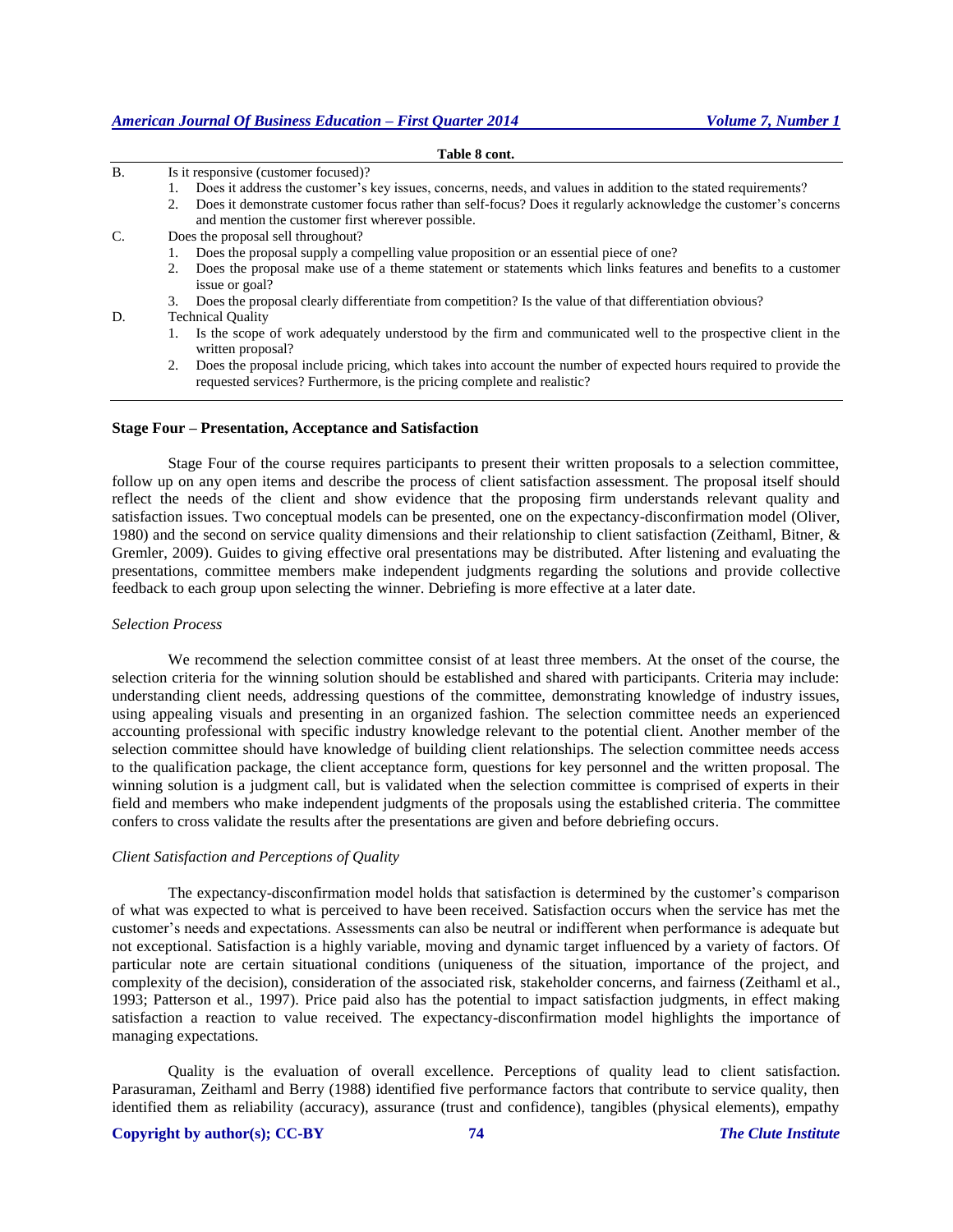(caring, individualized attention), and responsiveness (willing to react in a timely way). These factors are known as the RATER scale. In professional services, reliability is generally considered to be technical performance and is the most important factor in driving quality and satisfaction. However, technical competence is always expected and is a necessary but not a sufficient performance characteristic to result in satisfaction. The significance of these findings for accountants is that client satisfaction with a firm's services is based upon their perception of the quality of the service they receive measured against what was expected (Simon, 2009).

Measuring client satisfaction is a wasted effort if the firm does not react and use the results to change either their marketing strategy (adjusting expectations) or their performance delivery (operational processes). This approach to client satisfaction should be covered in depth during the time students write their proposals, given that each firm is required to report how they will assess client satisfaction. Measuring and managing client satisfaction represent a significant part of the course, just as it is in practice. Contact one of the authors for an exercise designed to integrate these concepts.

#### **DISCUSSION**

This paper provides an extension to the development of professional service marketing courses in two ways. First, the economic reality of today's accounting environment increasingly demands that new hires (professionals) become involved in marketing the firm and themselves at a much earlier stage in their careers. New accounting professionals are also expected to become active participants in the firm's overall marketing efforts necessitating an understanding of branding and image as well as marketing tactics. Secondly, we recommend that this course be taken within the last year of one's graduate studies (for a professional accountant this would be after an auditing course). Students are expected and required to integrate their technical expertise directly with marketing applications. The emerging need to integrate technical and marketing skills drove the development of this distinctive course.

Experiential learning involves the process of creating knowledge through the transformation of experience (Kobe, 1984). Experiential learning has been shown to be particularly effective at achieving attitudinal change through the acceptance of relevance (Smith & Van Doran, 2004). Since many accounting students lack significant appreciation for the role of marketing in their careers, the use of a series of readings, applied projects, teamwork and presentations designed to enable participants to market accounting services, as outlined in this paper, is particularly germane.

Course participants were anonymously surveyed up to a year into their careers. These young professionals identified three seminar topics of most importance: the personal marketing plan, the role of a service professional, and how to retain existing clients while securing new clients. In addition, participants expressed appreciation for the importance of building image. Upon completion of the course, students were able to better understand the expectations of their employer and the clients they served.

These students, currently working professionals, shared their observations about marketing tactics. All of their employers visibly participated in community/civic activities and networking opportunities. Students could prepare a personal marketing plan involving similar marketing tactics that aligned with their employer's overall marketing strategy and their personal interests. Students observed that employers are increasing their use of social media and web materials.

Because responding to the request for proposal represented a significant part of the course, the survey included specific questions about the project. Participants thought the experience gave them an opportunity to learn how to work with a team and allowed them to improve their ability to deliver presentations. Additionally, the project prepared students to conduct research about an organization as part of their current professional responsibilities. Students felt comfortable researching the strengths and weaknesses of potential clients. One participant wrote that the experience "…taught me how to create a professional, well-designed, and cohesive promotional document. My writing skills improved due to the project." Another person simply enjoyed working with a team to complete a quality project, which well addressed current issues experienced by a client.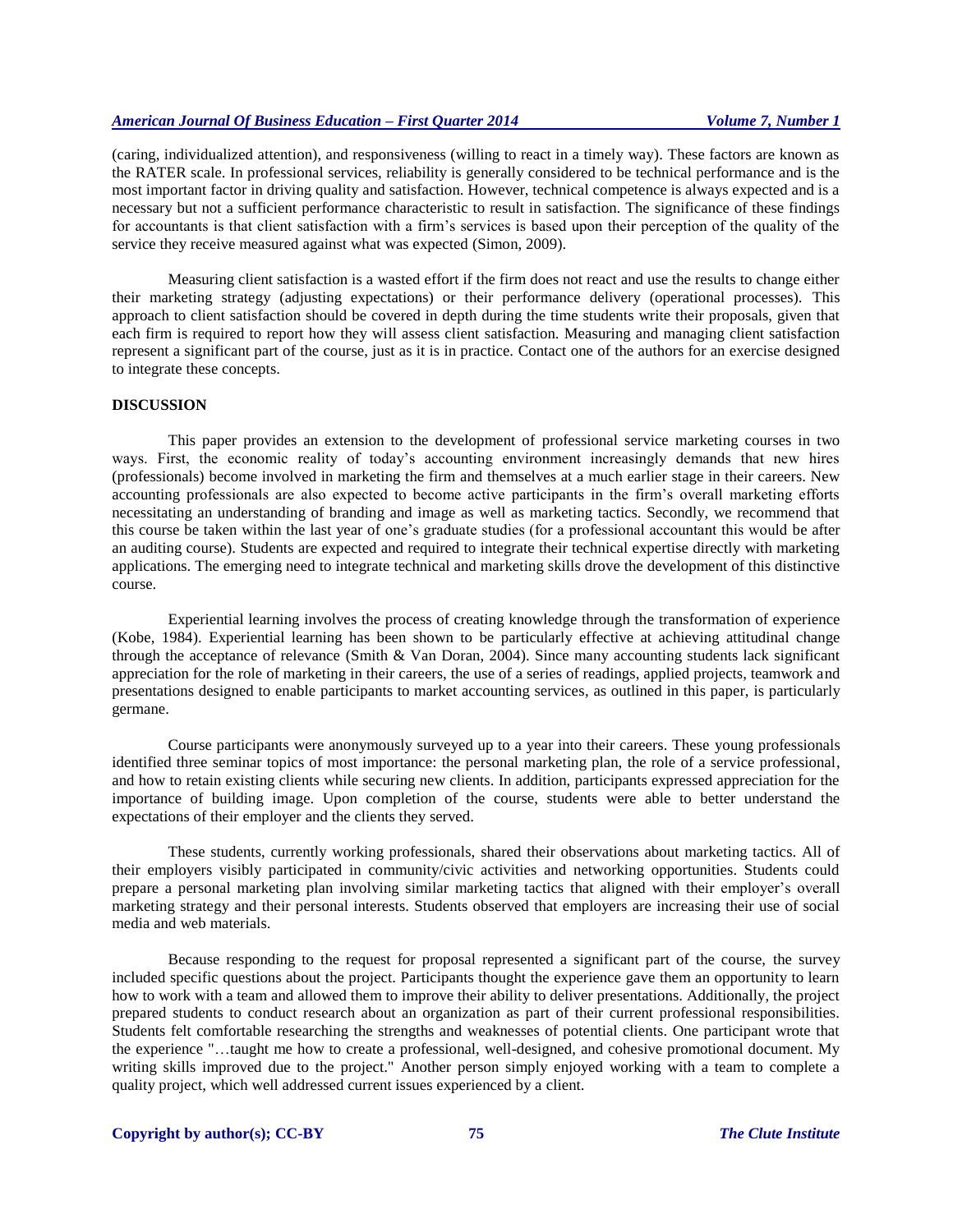Participants highly valued taking the seminar and deemed it effective. In particular, the seminar positively impacted participants' abilities to interact with future clients. Content regarding customer satisfaction was especially helpful. One person wrote, "Overall, I thought it was a great course...it helped me define what I wanted out of my career and become a better public speaker...I can speak in front of people with no problem." Furthermore, participants recognized the importance of personal marketing and recommended greater emphasis on that topic. More opportunities to make presentations and brand oneself would be welcome.

#### **CONCLUSION**

This paper provides necessary course materials for effectively preparing students for their future roles as public accounting professionals. This seminar-like course makes explicit to participants that they will be involved in marketing, even though it is not specifically part of their job description. In a professional services firm, successful marketing efforts must be integrated throughout all functions of the organization. Branding, marketing and sales are important success factors for public accounting firms of all sizes and require cross-functional individual and team efforts. New hires aware of this marketing reality are in a better position to thrive professionally.

Students integrate their technical accounting skills into marketing objectives at a graduate level. The course demonstrates that technical competency alone does not guarantee long-term success in the public accounting profession. Participants develop their marketing, interpersonal and communication skills. By formulating a marketing strategy for their own firm and pitching services, participants gain the ability to match their career interests with a firm's market position. This paper shares a fresh approach toward building core competencies (i.e. becoming solution-oriented, collaborating with peers, communicating internally and externally, plus problemsolving) desired by employers of accounting professionals.

#### **AUTHOR INFORMATION**

**Donna J. Hill** currently teaches Services Marketing, Marketing Research, Retail Management and Professional Services Marketing. Her research has appeared in over 20 journals and is centered on customer satisfaction, customer service, retailing and services marketing. Donna has been a leader of several professional development seminars on services marketing, customer satisfaction and measurement as well as internet & social media marketing. E-mail: [donna@bumail.bradley.edu](mailto:donna@bumail.bradley.edu) (Corresponding author)

**Shondra Johnson**, CPA, CFE, is an instructor of accounting in the Foster College of Business at Bradley University. She teaches courses about international accounting issues, how to conduct interviews in the accounting profession and fraud. Shondra has given presentations to the Institute of Internal Auditors and the Illinois CPA Society. She has management experience with the Big Four. E-mail: [sljohnson@bradley.edu](mailto:sljohnson@bradley.edu)

#### **REFERENCES**

- 1. American Institute of Certified Public Accountants (AICPA). (2011). *PCPS CPA firm top issues survey*. Retrieved from [http://www.aicpa.org/interestareas/privatecompaniespracticesection/](http://www.aicpa.org/interestareas/privatecompaniespracticesection/%20resources/firmstrategyandplanning/pages/pcps%20top%20issues%20survey.aspx)  [resources/firmstrategyandplanning/pages/pcps%20top%20issues%20survey.aspx](http://www.aicpa.org/interestareas/privatecompaniespracticesection/%20resources/firmstrategyandplanning/pages/pcps%20top%20issues%20survey.aspx)
- 2. \_\_\_\_\_\_\_\_. (2005). *The AICPA audit committee toolkit: Not-for-profit organization.* Retrieved from [http://www.aicpa.org/interestareas/businessindustryandgovernment/resources/notforprofitresourcecenter/pa](http://www.aicpa.org/interestareas/businessindustryandgovernment/resources/notforprofitresourcecenter/pages/aicpanot-for-profitauditcommitteetoolkit.aspx:15-17) [ges/aicpanot-for-profitauditcommitteetoolkit.aspx:15-17](http://www.aicpa.org/interestareas/businessindustryandgovernment/resources/notforprofitresourcecenter/pages/aicpanot-for-profitauditcommitteetoolkit.aspx:15-17)
- 3. Andrew, G. G. (2011). Revitalize your firm's marketing strategy. *Journal of Accountancy, 212*(7), 40-44.
- 4. Baker, R. J. (2009). Pricing on purpose: How to implement value pricing in your firm. *Journal of Accountancy, 207*(6), 62-67.
- 5. Berry, L. L., & Bendapudi, N. (2003). Clueing in customers. *Harvard Business Review, 81*(2), 100-106.
- 6. Berry, L.L., & Clark, T. (1986). Four ways to make services more tangible. *Business,* (October-December), 53-54.
- 7. Bildstein, L. (2010). Retain clients and help them recover. *Journal of Accountancy, 209*(2), 20-24.
- 8. Blanchette, D. M. (1996). Marketing education for accountants. *Journal of Marketing Education, 18*(1), 37- 47.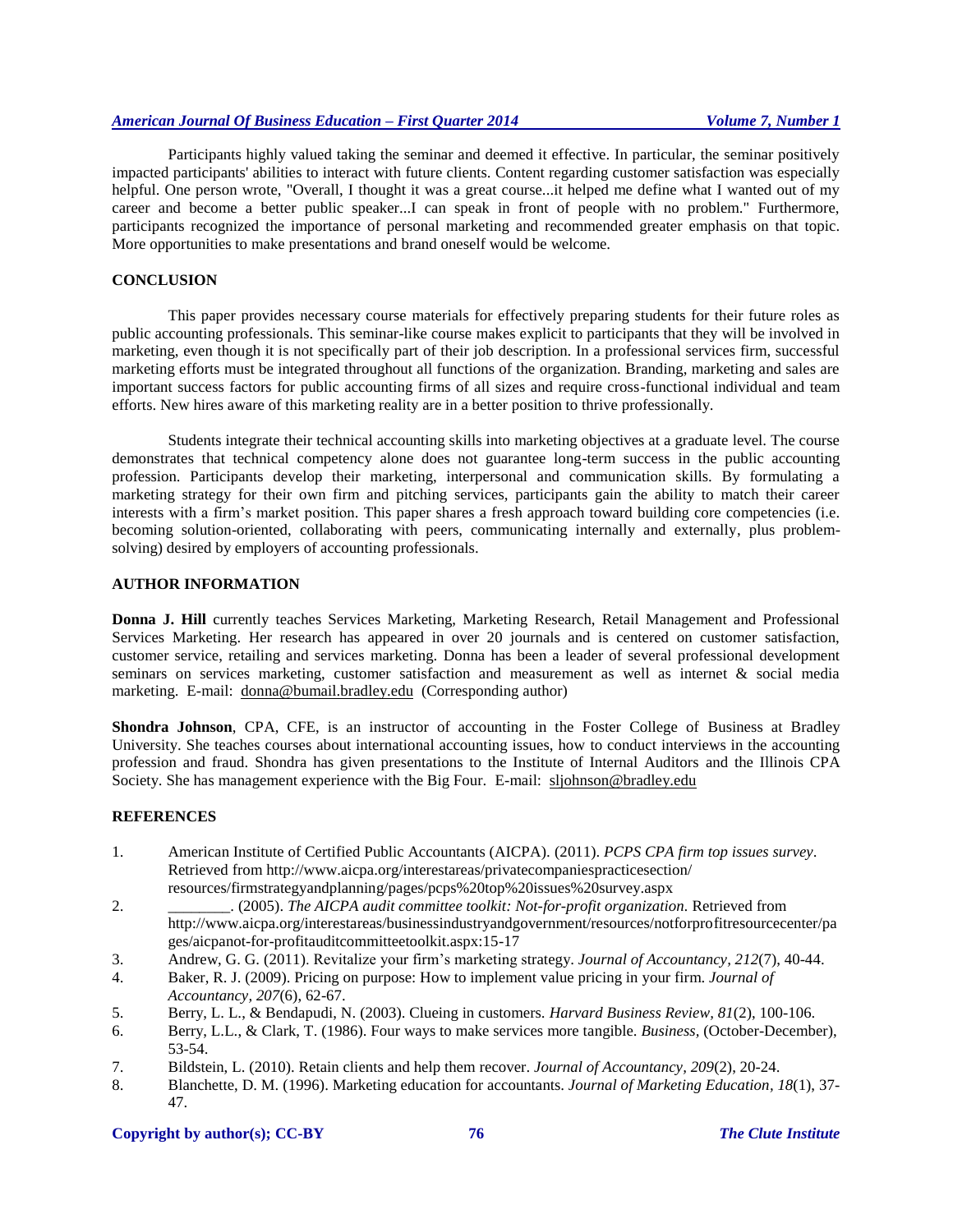- 9. Bonner, P. (2009). Blogging for a better tax practice. *Journal of Accountancy, 208*, 56.
- 10. Campbell, T. (2002). Once we had professionals. *Consulting to Management, 13*(3), 2.
- 11. Caragher, J. M. (2008). Expand your horizons: Niche marketing success stories. *Journal of Accountancy,* (April), 56-59.
- 12. Clow, K. E., & Kurtz, D. L. (2004). *Services marketing* (2nd ed.). Cincinnati, OH: Atomic Dog Publishing.
- 13. Drohlich, M. L. (1995). Public relations that works for CPAs. *CPA Journal, 65*(5), 70-71.
- 14. Drew, J. (2013). Tackling the top issues. *Journal of Accoutancy, 216*(3), 24-29.
- 15. Garikes, R. W., & Roch, K. K. (2008). *The hidden power of client testimonials*. Society for Marketing Professional Services Foundation. Retrieved from [http://www.smps.org/AM/](http://www.smps.org/AM/%20Template.cfm?Section=Research&Template=/CM/ContentDisplay.cfm&ContentID=2923)  [Template.cfm?Section=Research&Template=/CM/ContentDisplay.cfm&ContentID=2923](http://www.smps.org/AM/%20Template.cfm?Section=Research&Template=/CM/ContentDisplay.cfm&ContentID=2923)
- 16. Gremler, D. D., Hoffman, K. D., Keaveney, S. M., & Wright, L. K. (2000). Experiential learning exercises in services marketing courses. *Journal of Marketing Education, 22*(1), 35-44.
- 17. Griffin, M. P. (2009). How to write a world-class proposal. *Strategic Finance,* (August), 37-41.
- 18. Gummesson, E. (1981). *The marketing of professional services - 25 propositions*. Marketing of Services. Chicago, IL: 108-112.
- 19. Hill, D.J., & Gandhi, N. (1992). Services advertising: A frame-work to its effectiveness. *The Journal of Services Marketing, 6*(4), 63-76.
- 20. Anonymous. (2009). How to leverage social networking. *Journal of Accountancy, 208*, 27-29.
- 21. Kobe, D. A. (1984). *Experiential learning: Experience as a source of learning and development.*  Englewood Cliffs, NJ: Prentice Hall.
- 22. Kotler, P., Hayes, T., & Bloom, P. N. (2002). *Marketing professional services* (2nd ed.). Upper Saddle River, NJ: Prentice Hall Press.
- 23. Latta, J. M. (2004). *Professional success.* San Carlos, CA: Windrose Press.
- 24. Lovelock, C., & Wirtz, J. (2011). *Services marketing* (7<sup>th</sup> ed.). Upper Saddle River, NJ: Prentice Hall Press.
- 25. Lowry, J. R., & Wrege, W.T. (1996). Is niche marketing suitable for your accounting practice? *Journal of Professional Services Marketing, 15*(1), 137-146.
- 26. Louwers, T.J., Pasewark, W. R., & Typpo, E. W. (1999). Accounting firm internet sites that work (and those that do not). *The CPA Journal,* March. Retrieved from: <http://www.nysscpa.org/cpajournal/1999/0399/dept/cpac399.html>
- 27. Maister, D. H. (1997). *True professionalism*. New York, NY: The Free Press.
- 28. Maister, D. H. (1993). *Managing the professional service firm*. New York, NY: The Free Press.
- 29. McNeilly, K. M., & Barr, T. F. (2001). Tailoring a marketing course for a non-marketing audience: A professional services marketing course. *Journal of Marketing Education,* (23), 152-160.
- 30. Mittal, B. (1999). The advertising of services: Meeting the challenge of intangibility. *Journal of Service Research, 2*, 98-116.
- 31. Oliver, R. L. (1980). A cognitive model of the antecedents and consequences of satisfaction decisions. *Journal of Marketing Research, 4*, 460-69.
- 32. Reason, T. (2010). Auditing your auditor. *CFO Magazine,* (April), 36-42.
- 33. Parasuraman, A., Zeithaml, V. A., & Berry, L. L. (1988). SERVQUAL: A multiple-item scale for measuring consumer perceptions of service quality. *Journal of Retailing, 64*(1), 12-40.
- 34. Patterson, P. G., Johnson, L. W., & Spreng, R. A. (1997). Modeling the determinants of customer satisfaction for business-to-business professional services. *Academy of Marketing Science Journal, 25*(1), 4-17.
- 35. Pinkston, M. (2009). CPAs embrace twitter. *Journal of Accountancy, 208*, 30-32.
- 36. Private Companies Practice Section (AICPA)/Texas Society of Certified Public Accountants. (2008). National MAP Survey.
- 37. Schultz, M., & Doerr, J. E. (2009). *Professional services marketing*. Hoboken, NJ: John Wiley & Sons, Inc.
- 38. Shepherd, C. D. (1997). Doing the right things and doing them right: A strategic approach to marketing the accounting firm. *Journal of Professional Services Marketing, 15*(2), 25-39.
- 39. Simon, G. L. (2009). *Taking charge of your client's satisfaction*. Society for Marketing Professional Services Foundation. Retrieved from: [http://www.smps.org/AM/](http://www.smps.org/AM/%20Template.cfm?Section=Research&Template=/CM/ContentDisplay.cfm&ContentID=2923)  [Template.cfm?Section=Research&Template=/CM/ContentDisplay.cfm&ContentID=2923](http://www.smps.org/AM/%20Template.cfm?Section=Research&Template=/CM/ContentDisplay.cfm&ContentID=2923)
- 40. Smith, L. W., & Van Doren, D. C. (2004). The reality-based learning method: a simple method for keeping teaching activities relevant and effective. *Journal of Marketing Education, 26*(1), 67-74.

#### **Copyright by author(s); CC-BY 77** *The Clute Institute*